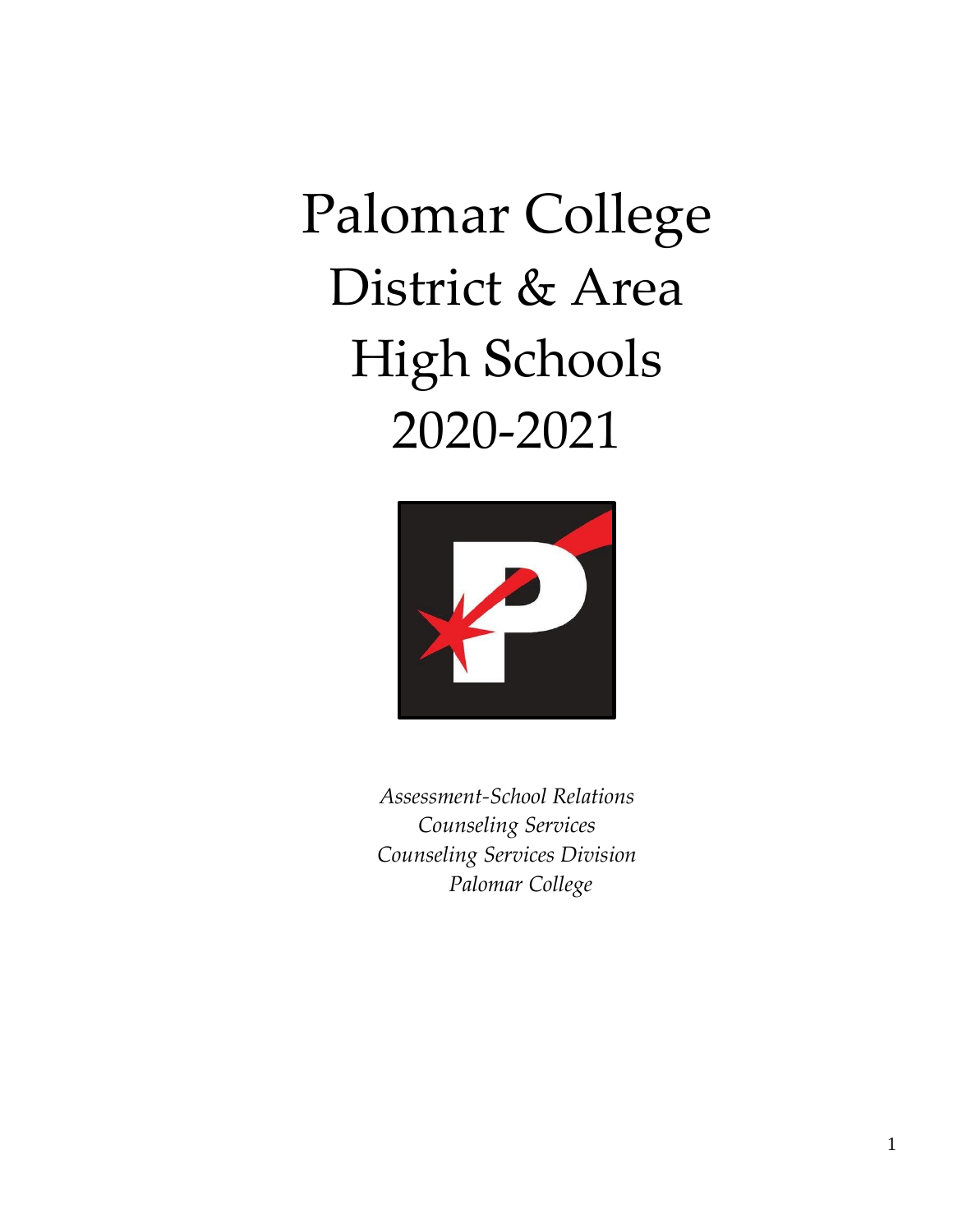# Palomar College District & Area High Schools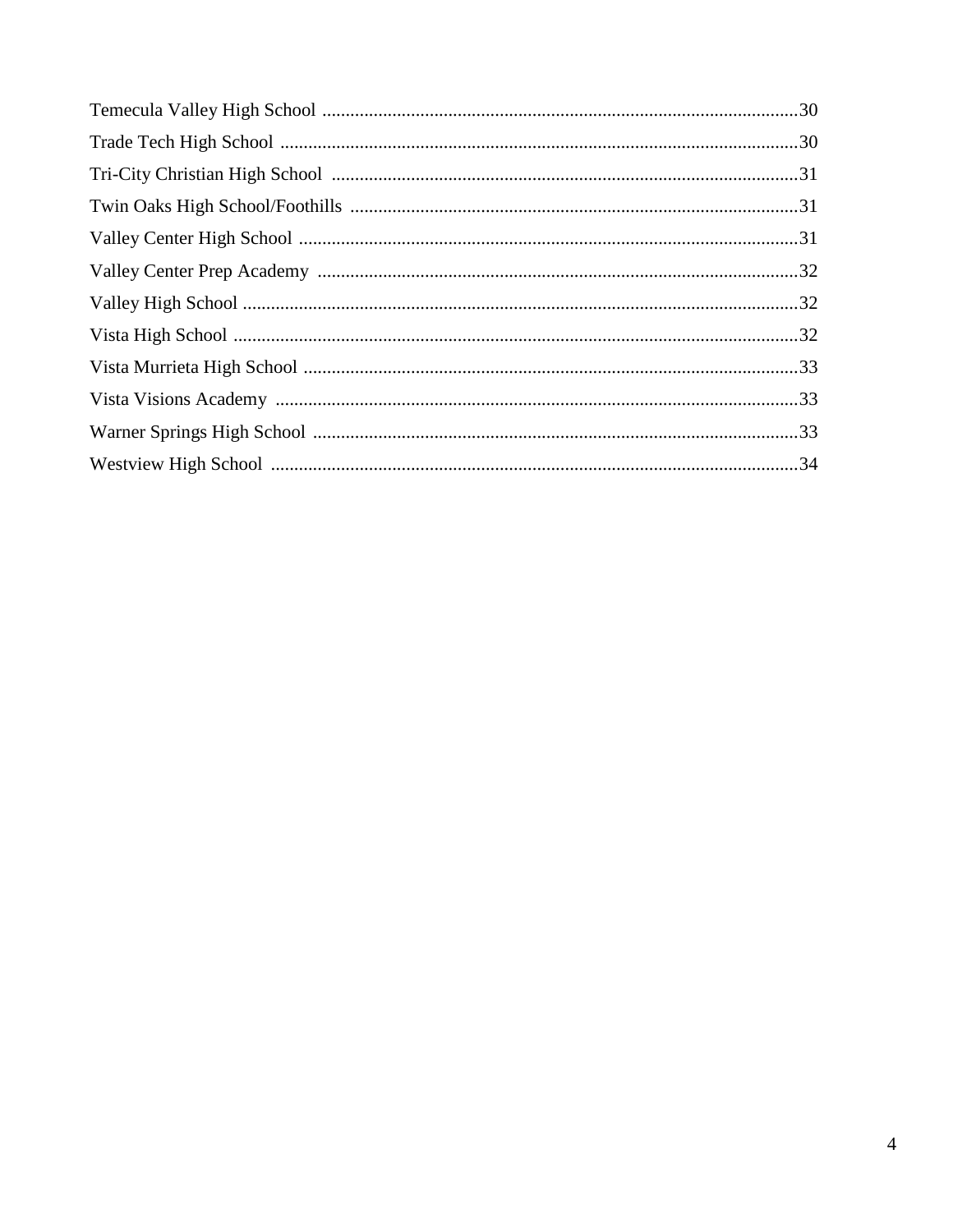# **Palomar College District & Area High Schools**

12450 Glen Oak Road 15250 Avenue of Science Poway, CA 92064 San Diego, CA 92128 Phone: (858) 748-5900 FAX: (858) 679-1739 District Phone: (858) 521-2800 ELD: Ms. Courtney Merritt **Superintendent: Dr. Marian Kim Phelps, Ed.D.** Superintendent: Dr. Marian Kim Phelps, Ed.D. Special Education: Summer Smith & Matt Pope Email: [mkimphelps@powayusd.com](mailto:mkimphelps@powayusd.com) Principal: Alain Henry Email: **ahenry@powayusd.com** Communication: Dana O'Callaghan ext. 2654 Career: Laura Estremera, Kathy Linch & Vicki Cutting Contact: Linda Hastings ext. 2205 Email: [lhastings@powayusd.com](mailto:lhastings@powayusd.com)

**ABRAXAS HIGH SCHOOL** District: Poway Unified School District

Abraxas High Counselors: Linda Hastings - **[lhastings@powayusd.com](mailto:lhastings@powayusd.com)** Ashley McGee - [amcgee@powayusd.com](mailto:amcgee@powayusd.com) Rebecca Hernandez – Student Services Specialist

~~~~~~~~~~~~~~~~~~~~~~~~~~~~~~~~~~~~~~~~~~~~~~~~~~~~~~~~~~~~~~~~~~~~~~~~~~~~~~~~~~~~~~~~~~~~~~~~~~~~~~~

# **ALL-TRIBES AMERICAN INDIAN CHARTER SCHOOL** District: Warner Unified School District

34320 Valley Center Road 30951 Highway 79 Valley Center, CA 92082 Warner Springs, CA 92086 Phone: (760) 749-5982 FAX: (760) 749-4153 District Phone: (760) 782-3517 Administrator: Mary Ann Donohue Superintendent: David MacLeod Contact: Mary Ann Donohue Email: [david.macleod@warnerusd.net](mailto:david.macleod@warnerusd.net) Email: [alltribescharter@aol.com](mailto:alltribescharter@aol.com) (everyone uses this email) ELD: No Program Liaison: *District Counselors* A.P. Mechelle Parada Special Education: Carol Proud

All-Tribes American Indian Charter Counselor: Teacher-Counselor: Lianne Lange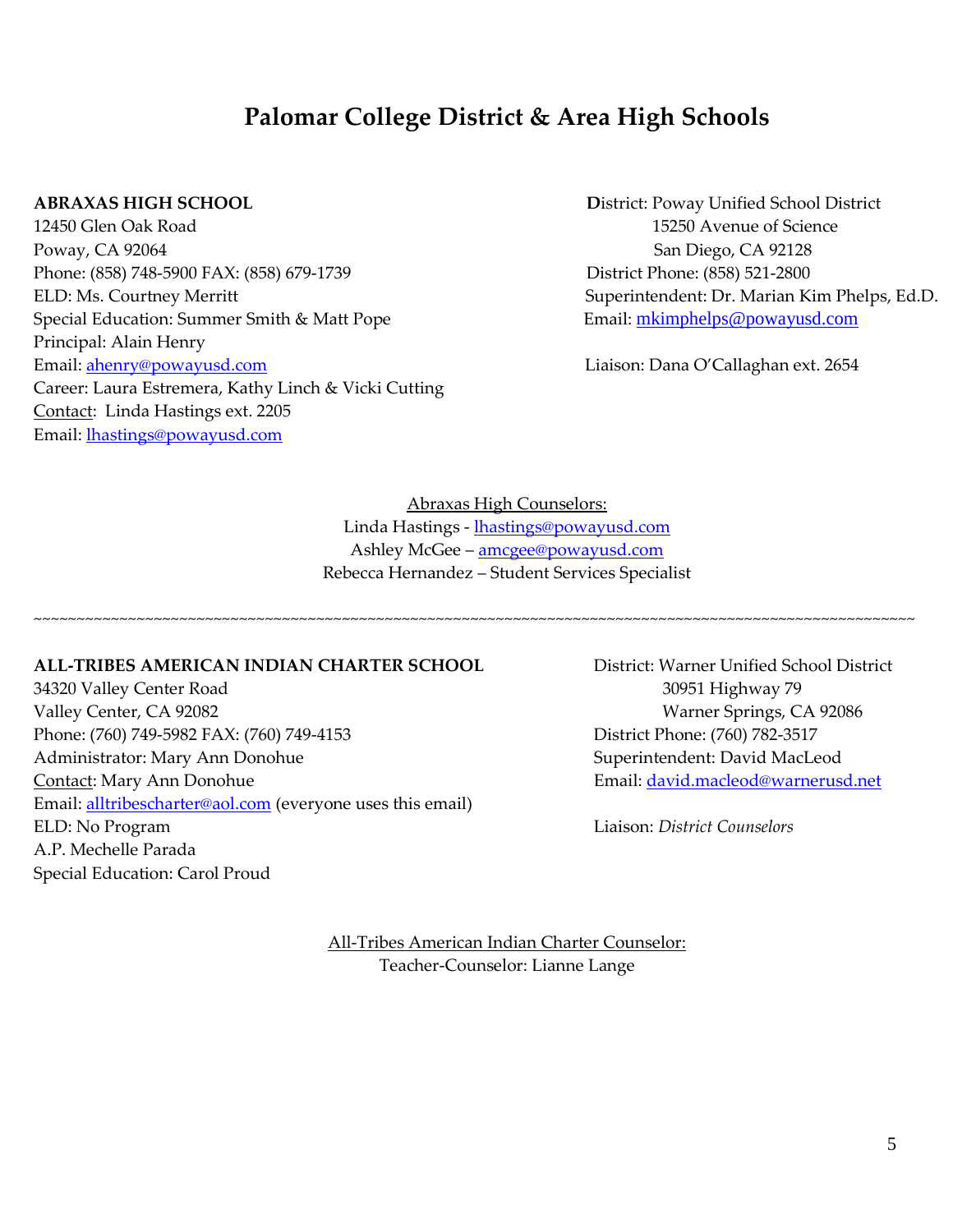1575 Bonair Road 1234 Arcadia Avenue Vista, CA 92084 Vista, CA 92084 Phone: (760) 724-3775 FAX: (760) 724-0410 District Phone: (760) 726-2170 Principal: Carol Barr carolbarr@vistausd.org Superintendent: Dr. Matt Doyle ELD: *TBA* Email: [superintendentsoffice@vistausd.org](mailto:superintendentsoffice@vistausd.org) Special Education: Sati Aviles [satiaviles@vistausd.org](mailto:satiaviles@vistausd.org) Office Manager: Oralia ext. 82002 Liaison: *District Counselors* Contact: Juliet Royer Ross-Ma'u Teen Parent Director: Beatriz Barron (email is best)

**ALTA VISTA HIGH SCHOOL** District: Vista Unified School District

Alta Vista High Counselor:

Juliet Royer Ross-Ma'u ext. 82205 - [julietross-mau@vistausd.org](mailto:julietking@vistausd.org)

~~~~~~~~~~~~~~~~~~~~~~~~~~~~~~~~~~~~~~~~~~~~~~~~~~~~~~~~~~~~~~~~~~~~~~~~~~~~~~~~~~~~~~~~~~~~~~~~~~~~~~~~~

7350 West Lilac Road 31505 Old River Road Bonsall, CA 92003 Bonsall, CA 92003 Phone: (760) 305-5700 FAX: (760) 941-8055 District Phone: (760) 631-5200 Principal: Dr. Jason Fowler [jason.fowler@bonsallusd.com](mailto:jason.fowler@bonsallusd.com) Superintendent: Mr. David Jones Special Education: May Roxas **Email:** [david.jones@bonsallusd.com](mailto:david.jones@bonsallusd.com) ELD: Karina Calderon Contact: Eryn Kjelland Liaison: Lisa Romain ext. 2194

**BONSALL HIGH SCHOOL** District: Bonsall Unified School District

Bonsall High Counselor: Eryn Kjelland

Crystal Dence – College & Career Tech

2281 Diegueno Road 1315 Palm Canyon Drive Borrego Springs, CA 92004 Borrego Springs, CA 92004 Phone: (760) 767-5335 FAX: (760) 767-5999 District Phone: (760) 767-5357 Principal: Victoria Baay *[vbaay@bsusd.net](mailto:vbaay@bsusd.net)* Superintendent: Mark Stevens Special Education: Karie Strate [kstrate@bsusd.net](mailto:kstrate@bsusd.net) Email: [mstevens@bsusd.net](mailto:mstevens@bsusd.net) ELD: Polly Macuga Contact: Lisa Zierath [lzierath@bsusd.net](mailto:lzierath@bsusd.net) Liaison: *District Counselors*

**BORREGO SPRINGS HIGH SCHOOL** District: Borrego Springs Unified School District

~~~~~~~~~~~~~~~~~~~~~~~~~~~~~~~~~~

 Borrego Springs High Counselor: Christina Nerette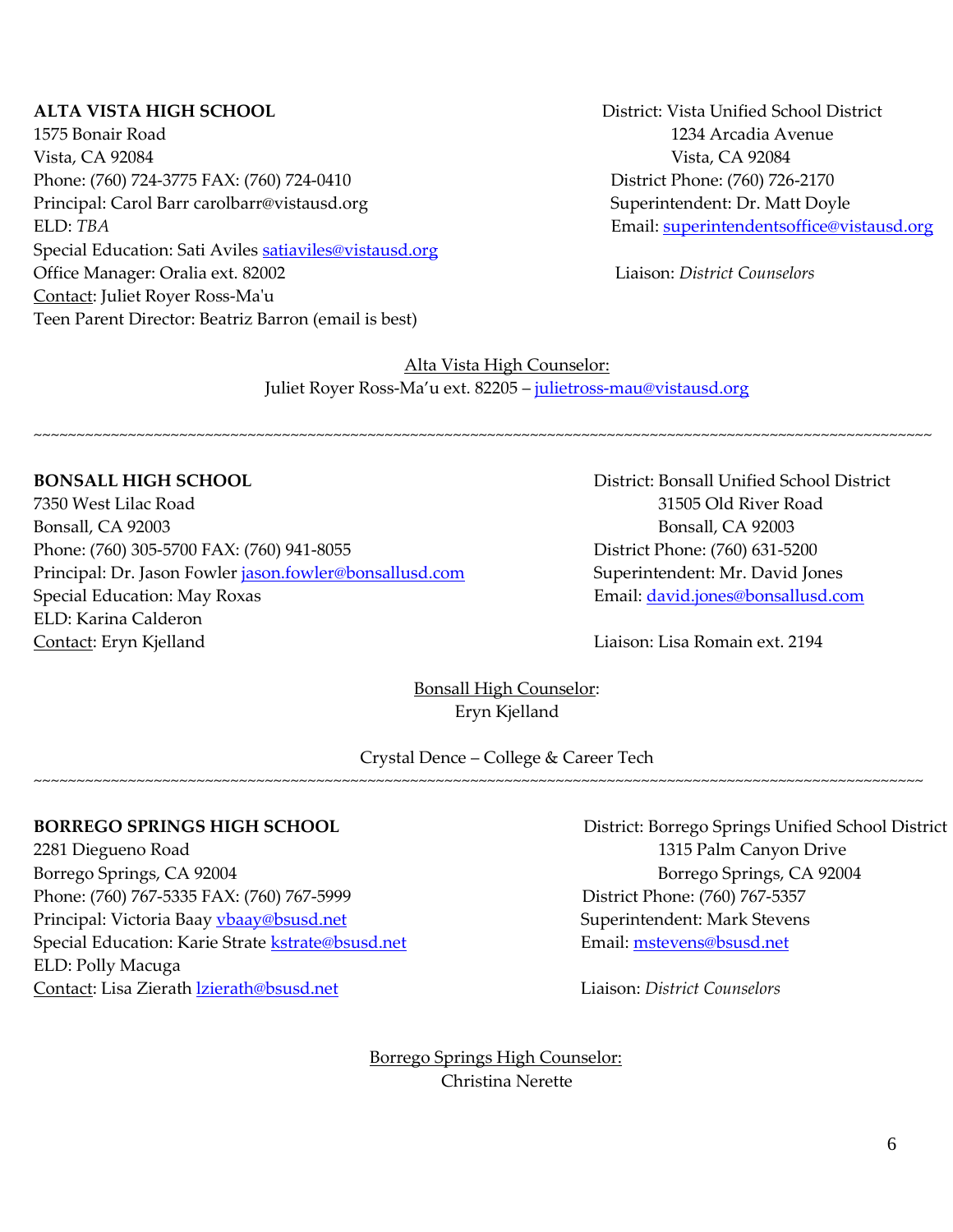# **CALIFORNIA PACIFIC CHARTER - SAN DIEGO** District: Warner Unified School District

30951 Highway 79 30951 Highway 79 Warner Springs, CA 92086 Warner Springs, CA 92086 Phone: (760) 782-3517 ext. 214 District Phone: (760) 782-3517 Contact: Andrea Sissons **Superintendent: David MacLeod** Email: <u>andrea.sissons@warnerusd.net</u> example and the email: [david.macleod@warnerusd.net](mailto:david.macleod@warnerusd.net) School Superintendent: Kurt Madden (619) 701-0590 Email: [kmadden@cccs.education](mailto:kmadden@cccs.education) Liaison: *District Counselors*

# California Pacific Charter Counselor:

None

~~~~~~~~~~~~~~~~~~~~~~~~~~~~~~~~~~~~~~~~~~~~~~~~~~~~~~~~~~~~~~~~~~~~~~~~~~~~~~~~~~~~~~~~~~~~~~~~~~~~~~~~

# **CALVIN CHRISTIAN HIGH SCHOOL** District: 2000 N. Broadway

2000 N. Broadway Escondido, CA 92026 Escondido, CA 92026 District Phone: (760) 489-6430 Phone: (760) 489-6430 FAX: (760) 489-7055 Superintendent: Dr. Jeff Pratt Principal: David Illman email: intervention and Email: interventional Email: intervention and Email: intervention and Email: intervention and Email: intervention and Email: intervention and Email: intervention and Email: i Email: [davidillman@calvinchristian.school](mailto:davidillman@calvinchristian.school) Contact: Brian Duyst Liaison: Karan Huskey ext. 3138 Email: [brianduyst@calvinchristian.school](mailto:brianduyst@calvinchristian.school) ELD: No Program Special Education: Krisann Deauville Email: [krissanndeauville@calvinchristian.school](mailto:krissanndeaville@calvinchristian.school)

# Calvin Christian High Counselor: Brian Duyst

~~~~~~~~~~~~~~~~~~~~~~~~~~~~~~~~~~~~~~~~~~~~~~~~~~~~~~~~~~~~~~~~~~~~~~~~~~~~~~~~~~~~~~~~~~~~~~~~~~~~~~~

3557 Lancer Way 6225 El Camino Real Carlsbad, CA 92008 Carlsbad, CA 92009 Phone: (760) 331-5100 FAX: (760) 729-6830 District Phone: (760) 331-5000 Principal: Dr. Bryan Brockett Superintendent: Dr. Benjamin Churchill, Ed.D. Email: [bbrockett@carlsbadusd.net](mailto:bbrockett@carlsbadusd.net) Email: [bchurchill@carlsbadusd.net](mailto:bchurchill@carlsbadusd.net) Special Education: Jara Dupre [jara.dupre@carlsbadusd.net](mailto:jara.dupre@carlsbadusd.net) Liaison: *Out of District* ELD: Ana Ramirez [ana.ramirez@carlsbadusd.net](mailto:ana.ramirez@carlsbadusd.net)  ELD: Stacey Ross [sross@carlsbadusd.net](mailto:sross@carlsbadusd.net)

**CARLSBAD HIGH SCHOOL** District: Carlsbad Unified School District

*Email addresses in transition: Some variation*

Carlsbad High Counselors: Susan Penrod Kate Dendy Leah Becker Robin Howard Jake Blackburn

Brittany Krippner – Guidance Technician: (760) 331-5230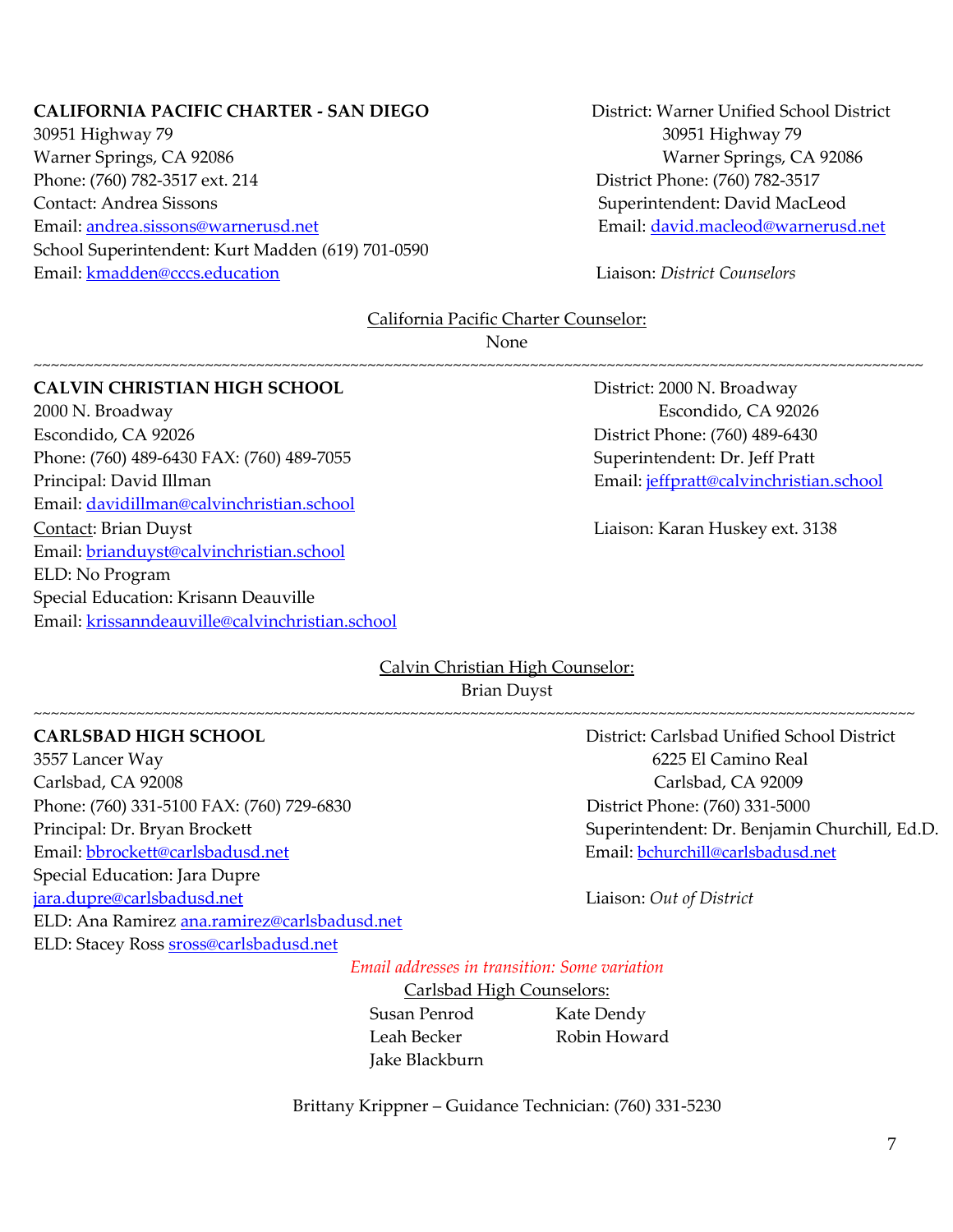5555 Del Mar Heights Road 3888 Paducah Dr. San Diego, CA 92130 San Diego, CA 92117 Phone: (858) 523-4000 FAX: (858) 523-4097 District Phone: (858) 490-8200 Principal: Kevin Calkins **Superintendent: Bishop Robert W. McElroy** Email: [kcalkins@cathedralcatholic.org](mailto:kcalkins@cathedralcatholic.org)  Contact: Ashley Bascom – Dean of Counseling Liaison: *District Counselors* Special Education: Megan Burton ELD: None

**CATHEDRAL CATHOLIC HIGH SCHOOL** District: Roman Catholic Diocese of San Diego

Cathedral Catholic High Counselors:

~~~~~~~~~~~~~~~~~~~~~~~~~~~~~~~~~~~~~~~~~~~~~~~~~~~~~~~~~~~~~~~~~~~~~~~~~~~~~~~~~~~~~~~~~~~~~~~~~~~~~~~

 Tiffany Norris Cassandra Badilla Enrique Gonzalez Colette Cope Allie Eppers Felicia Young Julia Tushaus Emily Cullen

Administrative Asst. Counseling: Denise Flynn ext. 1193

**CHAPARRAL HIGH SCHOOL** District: Temecula Valley Unified S. D.

27215 Nicolas Road 31350 Rancho Vista Road Temecula, CA 92591 Temecula, CA 92592 Phone: (951) 695-4200 FAX: (951) 695-4219 District Phone: (951) 676-2661 Principal: Tina Miller **Superintendent: Jodi Clay** ELD: Linda Zimel & Michael Perales **ELD**: Linda Zimel & Michael Perales Special Education: Michelle Estrada & Diane Cox Contact: Christina Gandy ext. 171 Liaison: *Out of District* Email: [cgandy@tvusd.us](mailto:cgandy@tvusd.k12.ca.us)

Chaparral High Counselors: Diana Chumley Tina Mey Paula Riesenbeck Cathy Olszewski Mary Campo Michael Perales – LCAP Linda Zimel – LCAP

Christina Gandy – Counseling Secretary ext. 171 Laura Ruelas – Counseling Technician ext. 123 Linda May – Counseling Clerk ext. 124 Amber Ballesteros – Counseling Technician ext. 125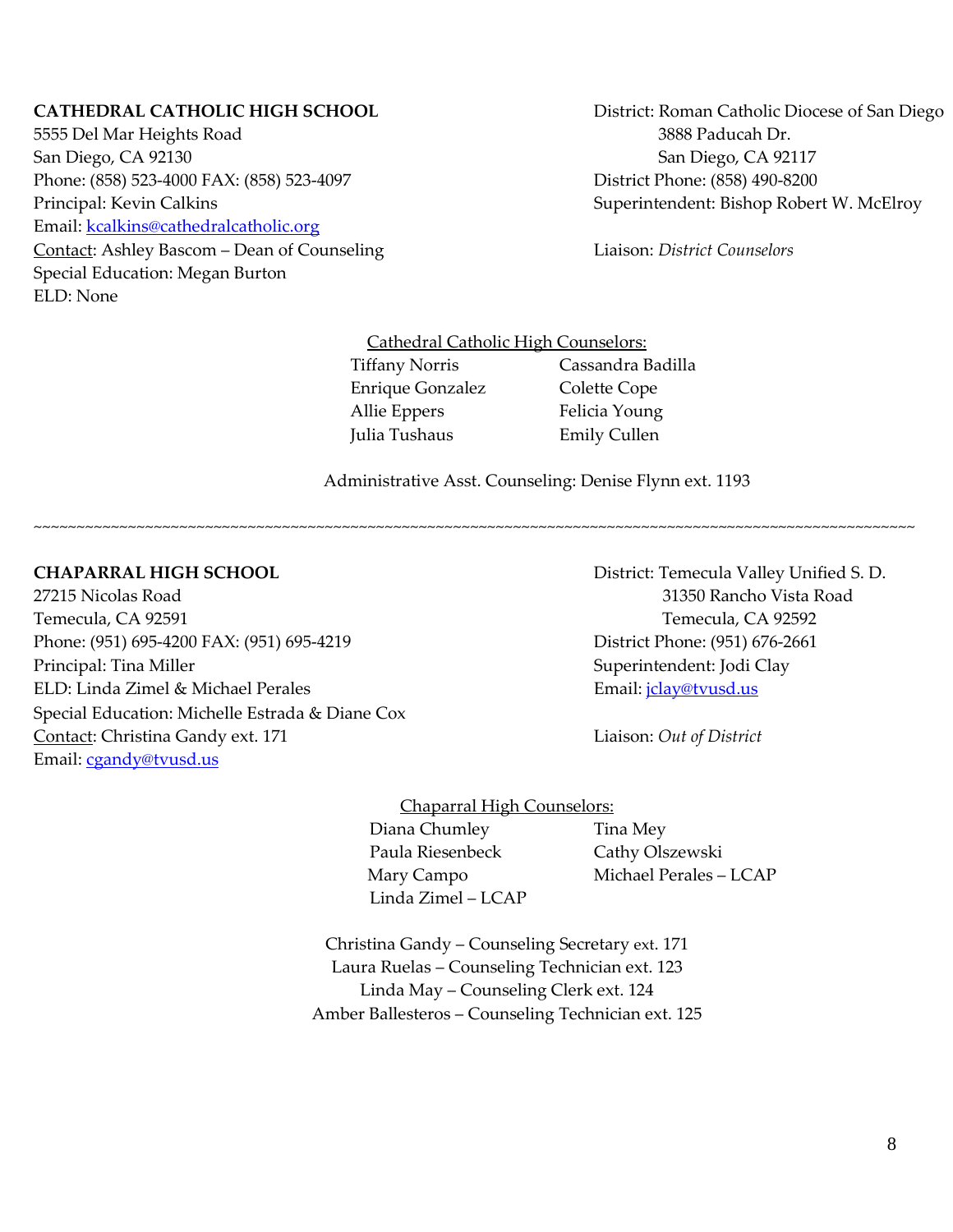# **CLASSICAL ACADEMY HIGH SCHOOL** District: Independent Charter

207 E. Pennsylvania Avenue Escondido, CA 92025 Liaison: *District Counselors* Phone: (760) 480-9845 FAX: (760) 480-8118 Principal: Mr. Dana Moen [dmoen@classicalacademy.com](mailto:dmoen@classicalacademy.com) Contact: Natalie Mauhili Email: [nmauhili@classicalacademy.com](mailto:nmauhili@classicalacademy.com) Special Education: Natalie Mauhili ELD: None

Classical Academy High Counselors:

Karen Withem [kwithen@classicalacademy.com](mailto:kwithen@classicalacademy.com) Natalie Mauhili [nmauhili@classicalacademy.com](mailto:nmauhili@classicalacademy.com) Lori Fletcher – Guidance Technician

~~~~~~~~~~~~~~~~~~~~~~~~~~~~~~~~~~~~~~~~~~~~~~~~~~~~~~~~~~~~~~~~~~~~~~~~~~~~~~~~~~~~~~~~~~~~~~~~~~~~~~~

1740 Scenic Trails Way 202 N. Midway Drive Escondido, CA 92029 Escondido, CA 92027 Phone: (760) 291-2500 FAX: (760) 739-7520 District Phone: (760) 291-3200 Principal: Ruth Hellams **[rhellams@euhsd.org](mailto:rhellams@euhsd.org)** Superintendent: Dr. Anne Staffieri ELD: None Yet Email: [astaffieri@euhsd.org](mailto:astaffieri@euhsd.org) Special Education: Amber Meyers Contact: Jose Ramirez (760) 291-2541 Liaison: Patrick O'Brien ext. 3771 College & Career Center: *TBA*

**DEL LAGO ACADEMY** District: Escondido Union High School District

Del Lago Academy Counselors: Jose Ramirez [jramirez@euhsd.org](mailto:jramirez@euhsd.org) Lauren Dobbs [ldobbs@euhsd.org](mailto:ldobbs@euhsd.org)

~~~~~~~~~~~~~~~~~~~~~~~~~~~~~~~~~~~~~~~~~~~~~~~~~~~~~~~~~~~~~~~~~~~~~~~~~~~~~~~~~~~~~~~~~~~~~~~~~~~~~~~

16601 Nighthawk Lane 15250 Avenue of Science San Diego, CA 92127 San Diego, CA 92128 Phone: (858) 487-0877 FAX: (858) 487-2443 District Phone: (858) 521-2800 Principal: Bryan Schultz [bschultz@powayusd.com](mailto:bschultz@powayusd.com) Superintendent: Dr. Marian Kim Phelps, Ed.D. ELD: Aaron Strutton Email: [mkimphelps@powayusd.com](mailto:mkimphelps@powayusd.com) Special Education: Melissa South Contact: Sue Reich ext. 6326 Liaison: Glyn Bongolan ext. 3636

**DEL NORTE HIGH SCHOOL** District: Poway Unified School District

Del Norte High Counselors: Lauren Chase Kathleen Marron Susie Kihneman Tim Roty Jesse Luna

Ms. Jamie Stone – Guidance Tech ext. 6326 [jastone@powayusd.org](mailto:jastone@powayusd.org) Sue Reich – Guidance Tech ext. 6325 Michelle Hinds – Student Support Specialist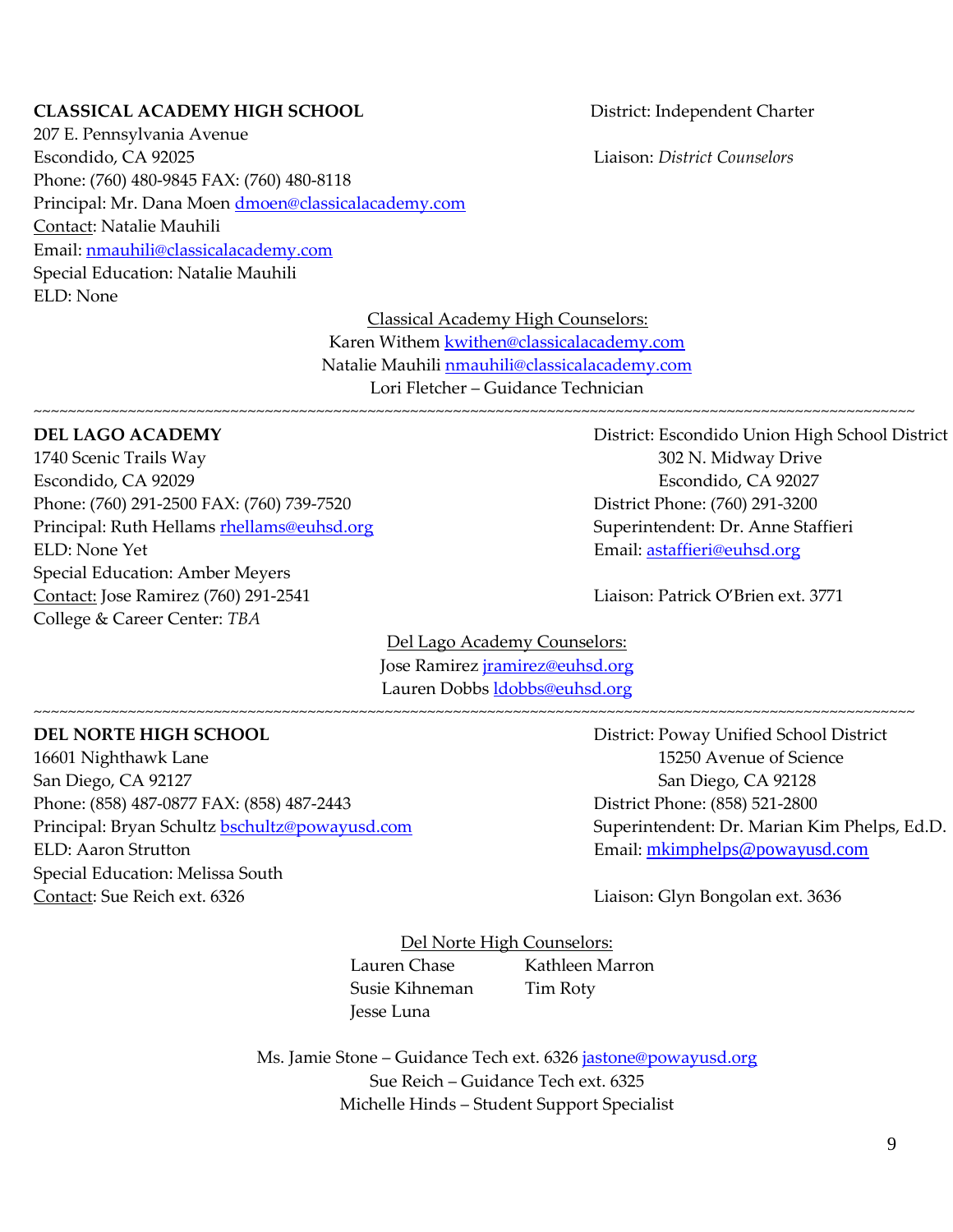# **DIMENSIONS COLLABORATIVE HIGH SCHOOL** District: San Diego County Office of Education

1441 Montiel Road, Suite 143 6401 Linda Vista Road Escondido, CA 92026 San Diego, CA 92111 Phone: (760) 743-7880 FAX: (760) 743-7919 District Phone: (858) 292-3500 Principal: Ms. Terri Novacek Superintendent: Dr. Paul Gothold Email: thovacek@myelement.org Email: [paul.gothold@sdcoe.net](mailto:paul.gothold@sdcoe.net) ELD: Janet Garcia Special Education: Brandi Rodriquez **Liaison: District Counselors** Contact: Greg Hawkins: [ghawkins@myelement.org](mailto:ghawkins@myelement.org)

Dimensions Collaborative High Counselor:

Greg Hawkins

~~~~~~~~~~~~~~~~~~~~~~~~~~~~~~~~~~~~~~~~~~~~~~~~~~~~~~~~~~~~~~~~~~~~~~~~~~~~~~~~~~~~~~~~~~~~~~~~~~~~~~~

400 Rancho Del Oro Drive 2111 Mission Avenue Oceanside, CA 92056 Oceanside, CA 92058 Phone: (760) 901-8000 District Phone: (760) 966-4000 Principal: Eileen Frazier Superintendent: Dr. Julie Vitale ELD: Socorro Ruiz Email: [jvitale@oside.us](mailto:jvitale@oside.us) Special Education: Al Rawlins Contact: Caitlin Degrafft (760) 901-8051 [caitlin.degrafft@oside.us](mailto:caitlin.degrafft@oside.us) Liaison: *Out of District*

**EL CAMINO HIGH SCHOOL** District: Oceanside Unified School District

El Camino High Counselors: (760) 901-8031

Sada Felix Socorro Ruiz Liz Hunter Elizabeth Cruz Kathleen McCann Vince Daughrity

Lori Tauber Kelley Brinkerhoff

Bonnie Robinson – Guidance Technician (760) 901-8039 Rosa Flanagan – Guidance Technician (760) 901-8040 Maggie Duenas – Counseling Secretary (760) 901-8031

~~~~~~~~~~~~~~~~~~~~~~~~~~~~~~~~~~~~~~~~~~~~~~~~~~~~~~~~~~~~~~~~~~~~~~~~~~~~~~~~~~~~~~~~~~~~~~~~~~~~~~~

1868 E. Valley Parkway 302 N. Midway Drive Escondido, CA 92027 Escondido, CA 92027 Phone: (760) 737-3154 FAX: (760) 738-8996 District Phone: (760) 723-6332 Principal: Dr. Lesley Clifton: *lclifton@echs.org* Superintendent: Shawn Roner Principal: Jorge Torres: *itorres@echs.org* Email: [sroner@euhsd.org](mailto:sroner@euhsd.org) Email: sroner@euhsd.org ELD: No Program Special Education: Jason Mancino **Limes Alexander ext. 8111** Liaison: Charles Alexander ext. 8111 Contact: Whitney Woodward [wwoodward@echs.org](mailto:edunlap@echs.org)

**ESCONDIDO CHARTER HIGH SCHOOL** District: Escondido Union High School District

Escondido Charter High Counselors:

Whitney Woodward Debra Bresco Steve Prodan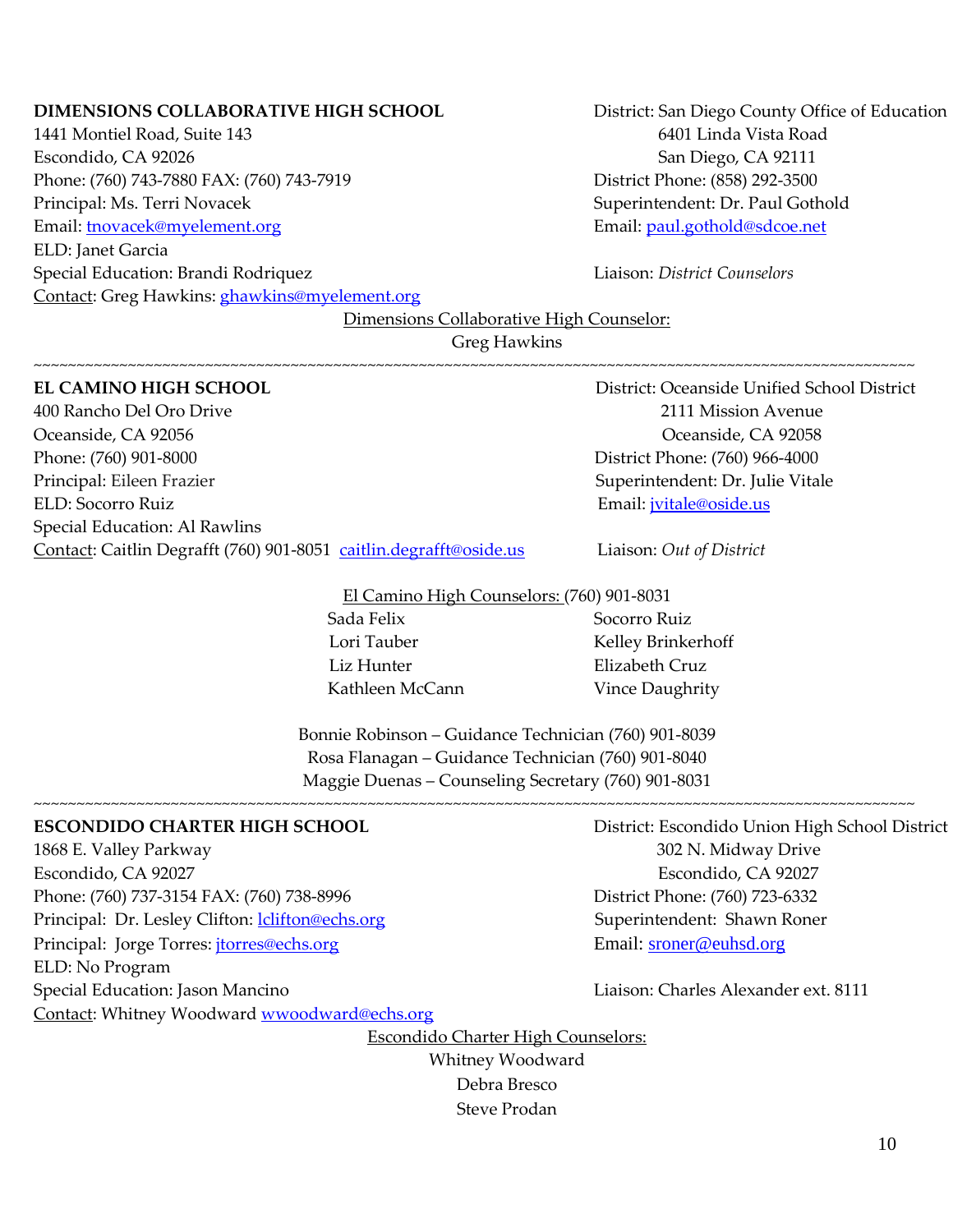# **ESCONDIDO CHRISTIAN HIGH SCHOOL** Private Christian School

923 Idaho Avenue Escondido, CA 92025 Liaison: *District Counselors* (760) 745-2071 Superintendent: Joel Phillips Principal: Matthew Conway - mconway@eclions.org Power Learning Program: Susie Shuster - sshuster@eclions.org ELD: None Special Ed: None

Escondido Christian High Counselor:

Kate Canady

~~~~~~~~~~~~~~~~~~~~~~~~~~~~~~~~~~~~~~~~~~~~~~~~~~~~~~~~~~~~~~~~~~~~~~~~~~~~~~~~~~~~~~~~~~~~~~~~~~~~~~~

[kcanady@ecslions.org](mailto:kcanady@ecslions.org)

1535 N. Broadway 302 N. Midway Drive Escondido, CA 92026 Escondido, CA 92027 Phone: (760) 291-4000 FAX: (760) 739-7313 District Phone: (760) 291-3200 Principal: Adriana Lepe-Ramirez [aleperamirez@euhsd.org](mailto:aleperamirez@euhsd.org) Superintendent: Dr. Anne Staffieri Special Education: Hinda Nadis **Email:** [astaffieri@euhsd.org](mailto:sboyle@euhsd.org) ELD: Wendy Gammarno College & Career Center: Mandy Brown Liaison: Ladylyn Dominguez ext. 3037 Contact: Michelle Ferrer Flores

**ESCONDIDO HIGH SCHOOL** District: Escondido Union High School District

Escondido High Counselors:

Yvonne Guel

Kelly Domitrz Michelle Ferrer Flores Xochitl Gonzalez Marybelle Esteban

Kelly Frankfather – Counseling Secretary (760) 291-4040

~~~~~~~~~~~~~~~~~~~~~~~~~~~~~~~~~~~~~~~~~~~~~~~~~~~~~~~~~~~~~~~~~~~~~~~~~~~~~~~~~~~~~~~~~~~~~~~~~~~~~~~~

2400 S. Stage Coach Lane 2234 S. Stage Coach Lane Fallbrook, CA 92028 Fallbrook, CA 92028 Phone: (760) 723-6300 FAX: (760) 731-6192 District Phone: (760) 723-6332 Principal: Dr. Narciso Iglesias Superintendent: Ilsa Garza-Gonzalez Special Education: Bryan McIntire **Email:** [igarzagonzalez@fuhsd.net](mailto:igarzagonzalez@fuhsd.net) Contact: Pam Cain ext. 3212 (Career Ctr.) ELD: Emily Toone Liaison: Tim Hernandez ext. 2198 Workability: Joyce Jones Migrant Ed: Maricella Garcia

**FALLBROOK HIGH SCHOOL** District: Fallbrook Union High School District

Fallbrook High Counselors:

 Cindy Jimenez Chaila Archuleta-Moya Shawndra Bird Alydia Aguila Damaris Ahumada Pam Cain – College & Career Technician ext. 3212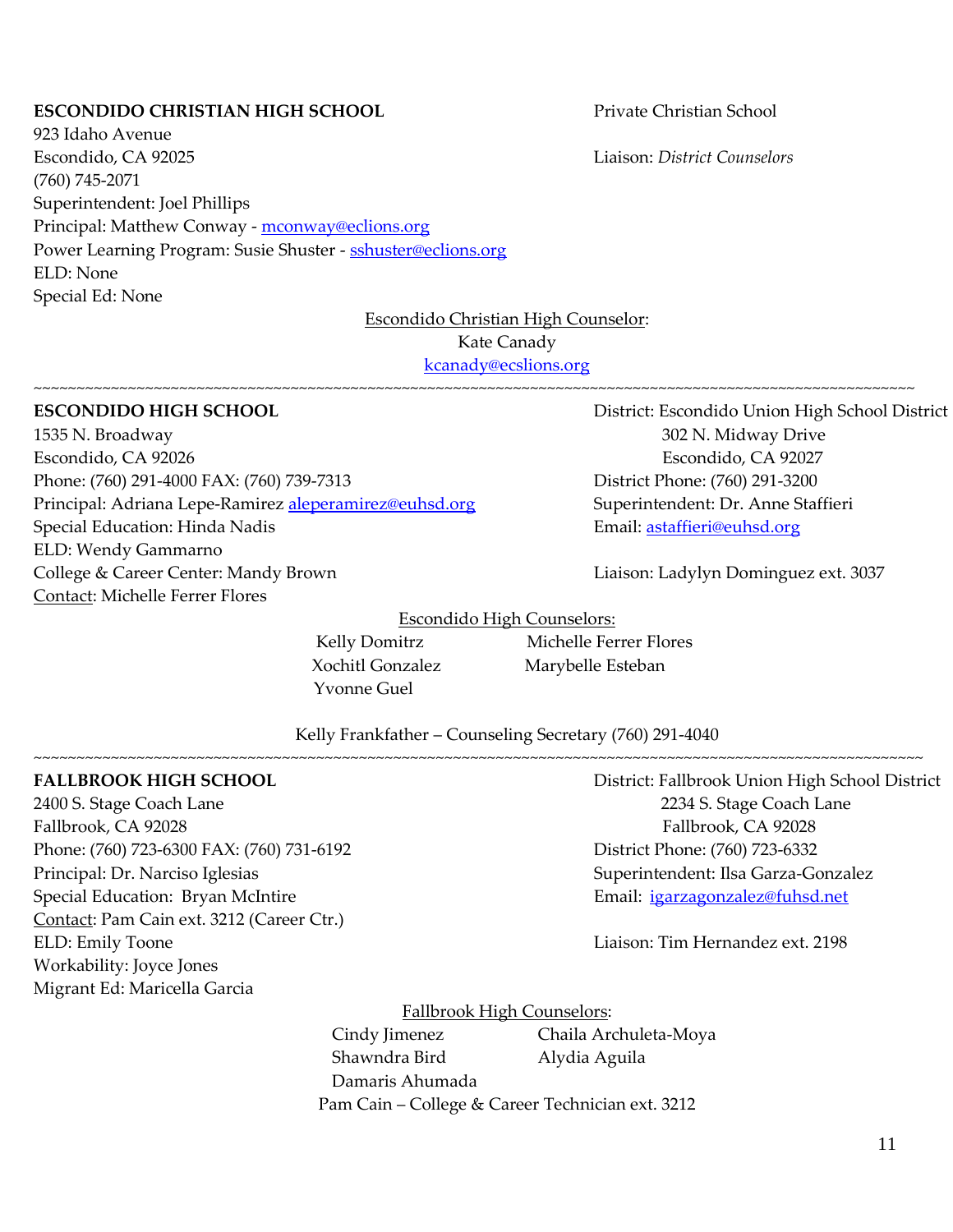158 Cassou Road. 255 Pico Avenue # 250 San Marcos, CA 92069 San Marcos, CA 92069 Phone: (760) 290-2544 FAX: (760) 290-2972 District Phone: (760) 752-1299 Principal: Garth Phillips **Superintendent: Dr. Tiffany Campbell** Contact: Cyndi Etnyre (760) 290-2535 - [cyndi.etnyre@smusd.org](mailto:january.arena@smusd.org) Email: [tiffany.campbell@smusd.org](mailto:carmen.garcia@smusd.org) ELD: Patty Collao Special Education: Veronica Delatorre Liaison: Hossna Sadat Ahadi ext. 2649 Program Director Teen Parent: Marcie Calloway

**FOOTHILLS HIGH SCHOOL** District: San Marcos Unified School District

Foothills High Counselors: Louis Cardiel [louis.cardiel@smusd.org](mailto:louis.cardiel@smusd.org) Cathy Pierce [cathy.pierce@smusd.org](mailto:ashley.curtis@smusd.org)

~~~~~~~~~~~~~~~~~~~~~~~~~~~~~~~~~~~~~~~~~~~~~~~~~~~~~~~~~~~~~~~~~~~~~~~~~~~~~~~~~~~~~~~~~~~~~~~~~~~~~~~

# **FUTURE BOUND HIGH SCHOOL District: Ramona Unified School District**

720 Ninth Street 720 Ninth Street Ramona, CA 92065 Ramona, CA 92065 Phone: (760) 787-2068 FAX: (760) 788-5387 District Phone: (760) 787-2000 Principal: Pauline Leavitt [pleavitt@ramonausd.net](mailto:msternet@ramonausd.net) Superintendent: Theresa Ketchem-Grace Special Education: None Email: [tgrace@ramonausd.net](mailto:tgrace@ramonausd.net) ELD: Pauline Leavitt Contact: Breeanna Clark (760) 787-4316 Liaison: *District Counselors* College Career: Stephanie Reyes: (760) 787-4321

Future Bound High Counselor:

Breeanna Clark [bclark@ramonausd.net](mailto:jmurray@ramonausd.net)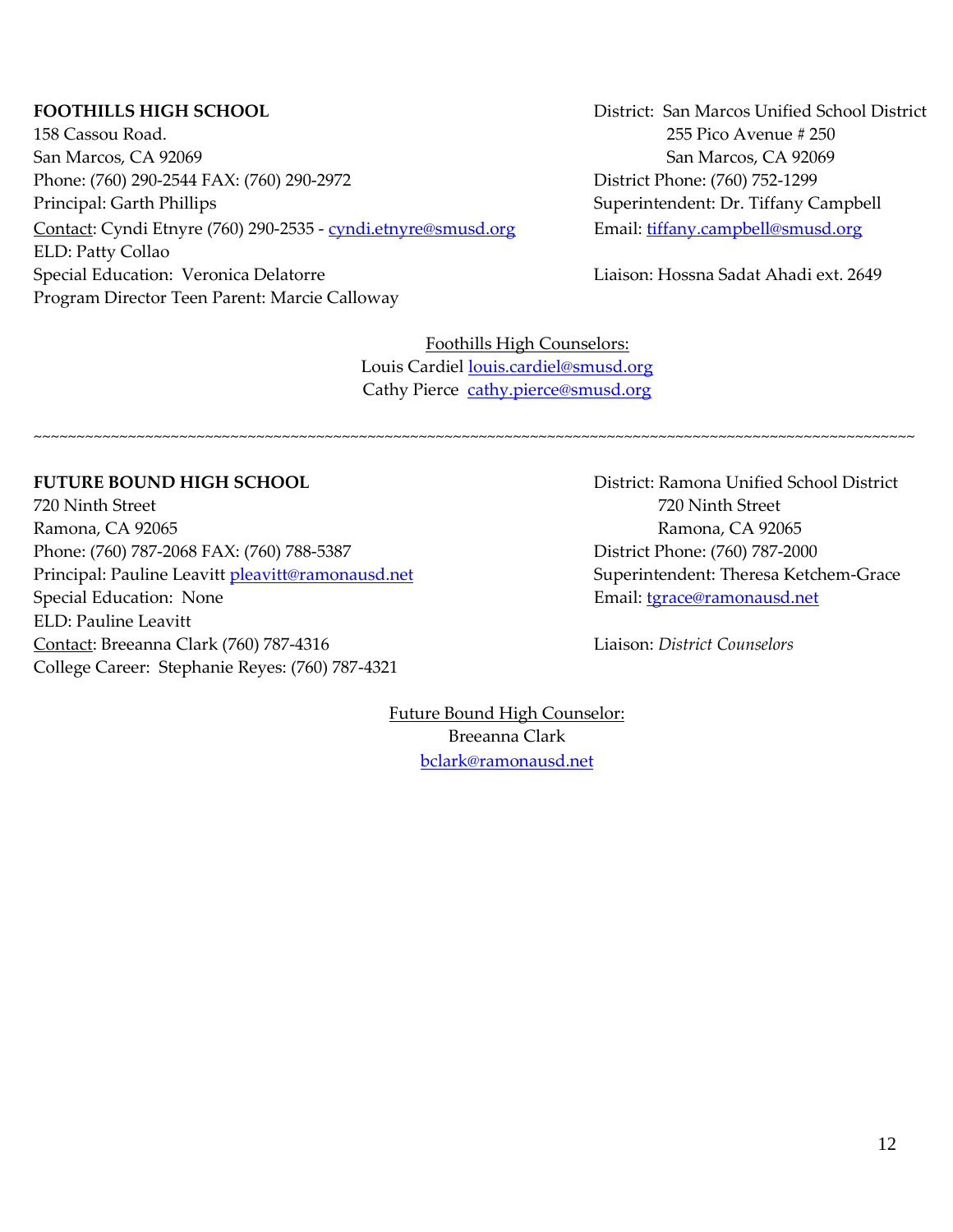32555 Deer Hollow Way 31350 Rancho Vista Road Temecula, CA 92592 Temecula, CA 92592 Phone: (951) 294-6450 FAX: (951) 294-6477 District Phone: (951) 676-2661 Principal: Aimee Ricken [aricken@tvusd.us](mailto:aricken@tvusd.k12.ca.us) **Superintendent: Superintendent: Jodi McClay** Assistant Principal: Keith Moore [kmoore@tvusd.us](mailto:kmoore@tvusd.us) Email: imclay@tvusd.us Special Education: Tim Lucore ELD: Julianne Dickenson Liaison: *Out of District* Contact: Jodie Mueller ext. 2060 - [jmueller@tvusd.us](mailto:jmueller@tvusd.k12.ca.us) 

**GREAT OAK HIGH SCHOOL** District: Temecula Valley Unified S. D.

Great Oak High Counselors:

Dawn Roppe Richard Sypniewski Shani Santiago Craig Shepherd Rachel Roedl Amber Preston Indra Baca

Jodie Mueller – Counseling Secretary ext. 2060 Terri Kostecki – Guidance Technician ext. 2052 Tammy Bergstrom – Counseling Technician ext. 2069 Monica McGreevy – Guidance Technician ext. 2061 Amy Curtis-Counseling Clerk ext. 2085

**~~~~~~~~~~~~~~~~~~~~~~~~~~~~~~~~~~~~~~~~~~~~~~~~~~~~~~~~~~~~~~~~~~~~~~~~~~~~~~~~~~~~~~~~~~~~~~~~~~~~~~**

# **GUAJOME PARK ACADEMY District:** Independent Charter

2000 N. Santa Fe Avenue Superintendent: Kevin Humphrey Vista, CA 92083 Email: [humphreyke@guajome.net](mailto:humphreyke@guajome.net)  Phone: (760) 631-8500 FAX: (760) 631-8503 Principal: Kevin Humphrey [humphreyke@guajome.net](mailto:humphreyke@guajome.net) Liaison: Rosie Antonecchia ext. 2193 ELD: Yelena Gimpelman Special Education: Courtney Cook Contact: Kay Preston ext. 1210 [prestonka@guajome.net](mailto:prestonka@guajome.net)

Guajome Park Counselors: Alaina Krystek Daniel Whittaker Jodi Richardson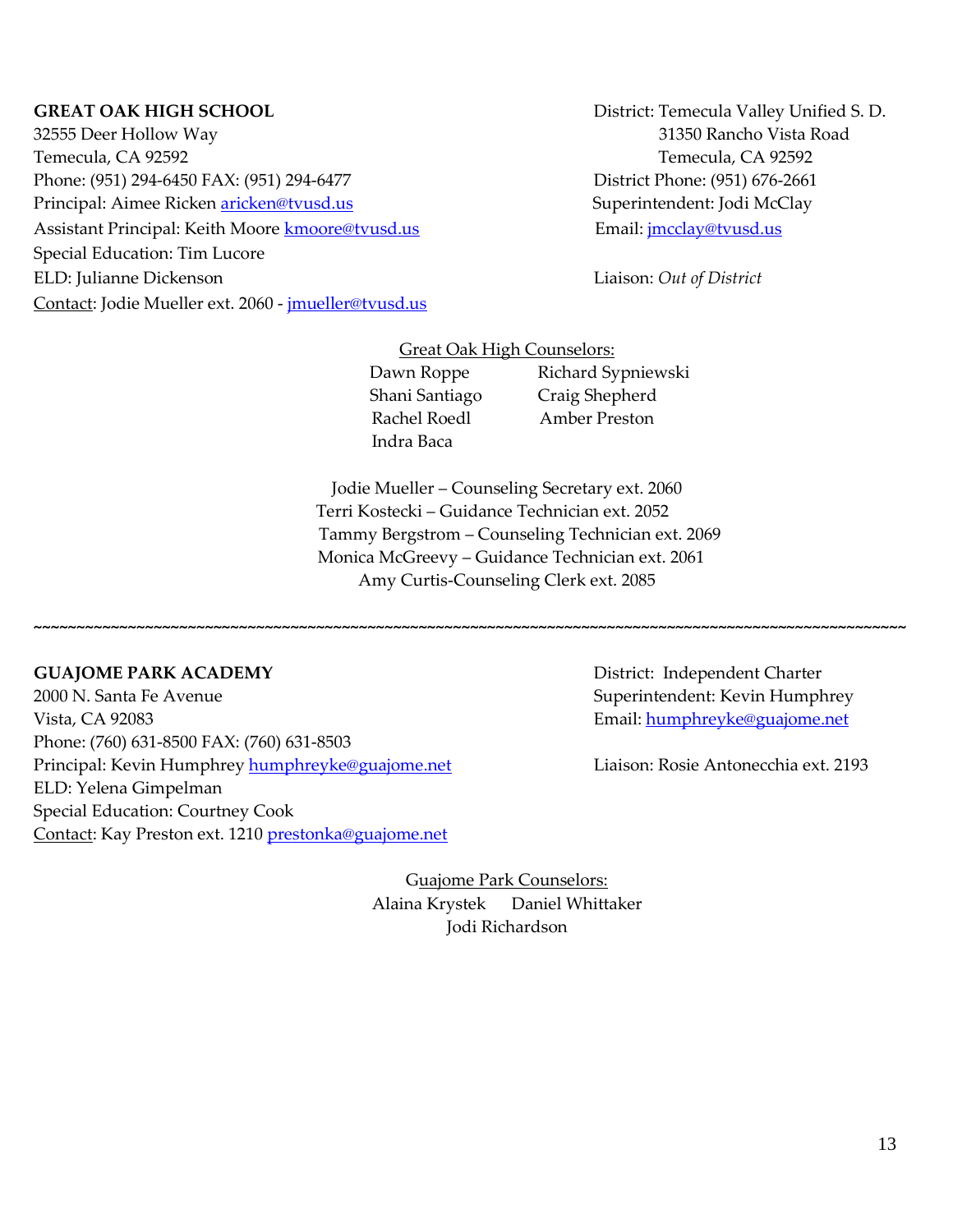27740 Jefferson Ave. 1704 Cape Horn Temecula, CA 92590 Phone: (951) 252-8800 District Phone: (760) 765-0661 Contact: [Kristin Turner](http://springscharterschools.org/bios/kristin-berry/) (951) 252-8830 Superintendent: Brian Duffy [kristin.turner@springscs.org](mailto:kristin.turner@springscs.org) Email: [brian.duffy@juesd.net](mailto:brian.duffy@juesd.net) School Superintendent: Ms. Kathleen Hermsmeyer [kathleen.hermsmeyer@springscs.org](mailto:kathleen.hermsmeyer@springscs.org) Liaison: *Out of District* Asst. Superintendent Student Services: Debbie Daniel debbie.danie[l@springscs.org](mailto:kathleen.hermsmeyer@springscs.org) CTE: Judy Adair (949) 910-4146

**HARBOR SPRINGS CHARTER** District: Julian Union Elementary School District

Harbor Springs Charter Counselor: [Kristin Turner](http://springscharterschools.org/bios/kristin-berry/)

~~~~~~~~~~~~~~~~~~~~~~~~~~~~~~~~~~~~~~~~~~~~~~~~~~~~~~~~~~~~~~~~~~~~~~~~~~~~~~~~~~~~~~~~~~~~~~~~~~~~~~~

# **HIGH TECH HIGH NORTH COUNTY** District: Independent State Charter

1420 W. San Marcos Blvd. San Marcos, CA 92078 Liaison: Lisa Romain ext. 2198 Phone: (760) 759-2700 FAX: (760)-759-2799 Contact: Tricia Abdullah - [tabdullah@hightechhigh.org](mailto:tabdullah@hightechhigh.org) (760) 759-2725 Site Manager: Sheila Van Metre Director: Shani Leader - [sleader@hightechhigh.org](mailto:sleader@hightechhigh.org) ELD: Colleen Green Special Education: Diamond Bigney & Colleen Green

High Tech High Counselors: Tricia Abdullah Karissa Fryant

**~~~~~~~~~~~~~~~~~~~~~~~~~~~~~~~~~~~~~~~~~~~~~~~~~~~~~~~~~~~~~~~~~~~~~~~~~~~~~~~~~~~~~~~~~~~~~~~~~~~~~~~~**

1056 Winterhaven Road 2234 S. Stage Coach Lane Fallbrook, CA 92028 Fallbrook, CA 92088 (760) 723-6395 FAX: (760) 723-6392 District Phone: (760) 723-6332 Principal: Michael Gray (760) 723-6395 Superintendent: Ilsa Garza-Gonzalez ELD: Program at District ELD: Program at District Email: igarzagonzalez@fuhsd.net Special Education: Program at District Contact: Jamie Miramontes jmiramontes@fuhsd.net Liaison: *District Counselors*

**IVY HIGH SCHOOL** District: Fallbrook Union High School District

Ivy High Counselor: Jamie Miramontes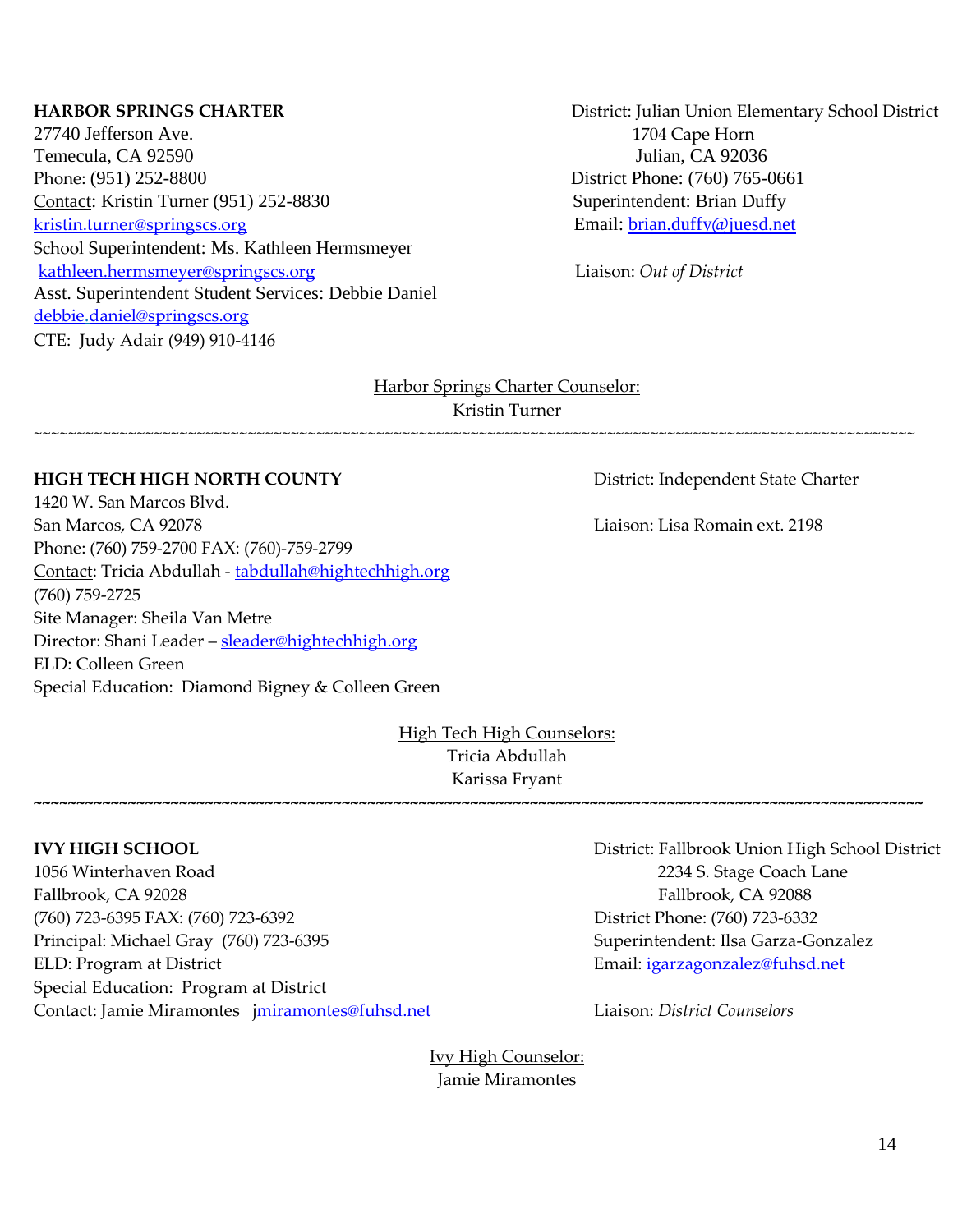# **JULIAN CHARTER HIGH SCHOOL** District: Julian Union School District

Central Office: P.O. Box 2470, Julian, CA 92036 1656 Hwy. 78 Mail for Others: 1704 Cape Horn Ave. Julian, CA 92036 Julian, CA 92036 Phone: (760) 765-5500 District Phone: (760) 765-0606 Director: Jennifer Cuazza *[jcuazza@juliancharterschool.org](mailto:jcuazza@juliancharterschool.org)* Superintendent: Dr. Patrick Hefflin Contact: Lisa Simmons (619) 772-7743 Email: [phefflin@juhsd.org](mailto:phefflin@juhsd.org) [lsimmons@juliancharterschool.org](mailto:lsimmons@juliancharterschool.org)  Special Education: Miranda Shields **Liaison: District Counselors** ELD: No Program

# Julian Charter Academy Counselor:

Lisa Simmons (619) 772-7743

~~~~~~~~~~~~~~~~~~~~~~~~~~~~~~~~~~~~~~~~~~~~~~~~~~~~~~~~~~~~~~~~~~~~~~~~~~~~~~~~~~~~~~~~~~~~~~~~~~~~~~~

1656 Highway 78 1656 Hwy. 78 Julian, CA 92036 Julian, CA 92036 Phone: (760) 765-0606 FAX: (760) 765-2926 District Phone: (760) 765-0606 Principal: Dr. Patrick Hefflin Superintendent: Dr. Patrick Hefflin Email: [phefflin@juhsd.org](mailto:phefflin@juhsd.org) Email: [phefflin@juhsd.org](mailto:phefflin@juhsd.org) Special Education: Khuloud Faraj kfarag@juhsd.org ELD: Abigail Rosas-Garcia arosasgarcia@juhsd.org Liason: *District Counselors* Contact: *TBA* 

**JULIAN HIGH SCHOOL** District: Julian Union School District

Julian High Counselor: *TBA*

Becky Hatch – Student Services

~~~~~~~~~~~~~~~~~~~~~~~~~~~~~~~~~~~~~~~~~~~~~~~~~~~~~~~~~~~~~~~~~~~~~~~~~~~~~~~~~~~~~~~~~~~~~~~~~~~~~~~

One Maverick Way 710 Encinitas Blvd. Carlsbad, CA 92009 Encinitas, CA 92024 Phone: (760) 436-6136 FAX: (760) 943-3539 District Phone: (760) 753-6491 Principal: Reno Medina [reno.medina@sduhsd.net](mailto:reno.medina@sduhsd.net) Superintendent: Dr. Robert Haley Special Education: Jesse Mindlin **Email:** [robert.haley@sduhsd.net](mailto:robert.haley@sduhsd.net) ELD: Melissa Hernandez-Cyr DRC: Ryan Gold ext. 6280 Liaison: *Out of District* Contact: Judith Mendez ext. 6012

**LA COSTA CANYON HIGH SCHOOL** District: San Dieguito Union High School District

La Costa Canyon High Counselors: Lori Musel Randa Espinoza Danielle Martinez Melissa Hernandez-Cyr

Judith Mendez – Counseling Secretary ext. 6012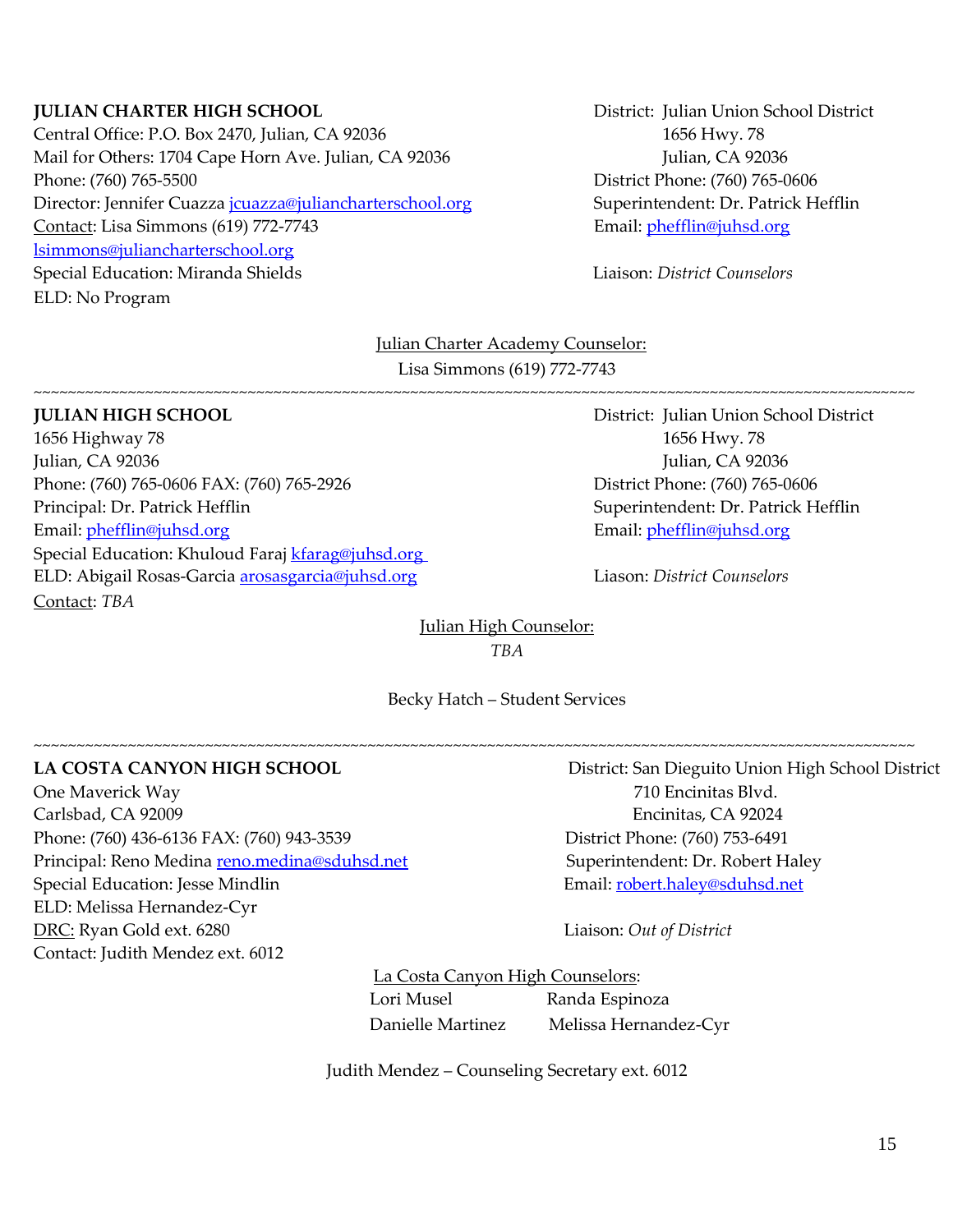# **MAIMONIDES UPPER SCHOOL** District: San Diego Jewish Academy

11860 Carmel Creek Road 11860 Carmel Creek Road San Diego CA 92130 San Diego CA 92130 Phone: (858) 704-3700 FAX: (858) 704-3771 District Phone: (858) 704-3700 Head of Upper School: Michael Quigley - [mquigley@sdja.com](mailto:mquigley@sdja.com) Head of Schools: Zvi Weis: Contact: Annie Watt **[awatt@m](mailto:tgelb@maimonides.org)aimonides.org** Email: zweis@sdja.com

Liaison: *District Counselors*

*Prefer Students Attend Jewish Colleges* Maimonides Upper School College Counselor: Annie Watt

~~~~~~~~~~~~~~~~~~~~~~~~~~~~~~~~~~~~~~~~~~~~~~~~~~~~~~~~~~~~~~~~~~~~~~~~~~~~~~~~~~~~~~~~~~~~~~~~~~~~~

# **MAJOR GENERAL RAYMOND MURRAY HIGH SCHOOL** District: Vista Unified School District

215 N. Melrose Drive 1234 Arcadia Avenue Vista, CA 92083 Vista, CA 92084 Phone: (760) 631-2502 FAX: (760) 642-2685 District Phone: (760) 726-2170 Principal: David Rios **[davidrios@vistausd.org](mailto:davidrios@vistausd.org)** Superintendent: Dr. Matt Doyle Principal Secretary: Natalie Rojas ext. 89002 Email: [superintendentsoffice@vistausd.org](mailto:superintendentsoffice@vistausd.org) Contact: Dana Templin ext. 89004 Email: [danatemplin@vistausd.org](mailto:danatemplin@vistausd.org) Liaison: *District Counselors* Special Education: Julianne Greenwood ELD: Maria Blake

Murray High Counselors: Dana Templin ext. 89004 Carol Barr – Graduation Advisor

~~~~~~~~~~~~~~~~~~~~~~~~~~~~~~~~~~~~~~~~~~~~~~~~~~~~~~~~~~~~~~~~~~~~~~~~~~~~~~~~~~~~~~~~~~~~~~~~~~~~~~~

# **MARANATHA CHRISTIAN SCHOOL** District: Private Christian School

9050 Maranatha Drive **Superintendent: Mr. Jess Hetherington** Superintendent: Mr. Jess Hetherington Phone: (858) 759-9737 FAX: (858) 759-4001 Principal: Mr. Pete Plotnik Liaison: *District Counselors* Contact: Melanie Segui Email: [melanie.segui@maranathachristianschools.org](mailto:melanie.segui@maranathachristianschools.org) ELD: *TBA* Special Education: None

San Diego, CA 92127 Email:[jess.hetherington@maranathachristianschools.org](mailto:jess.hetherington@maranathachristianschools.org)

Maranatha High Counselors: Joe Ruiz – College & Career Advisor Melanie Segui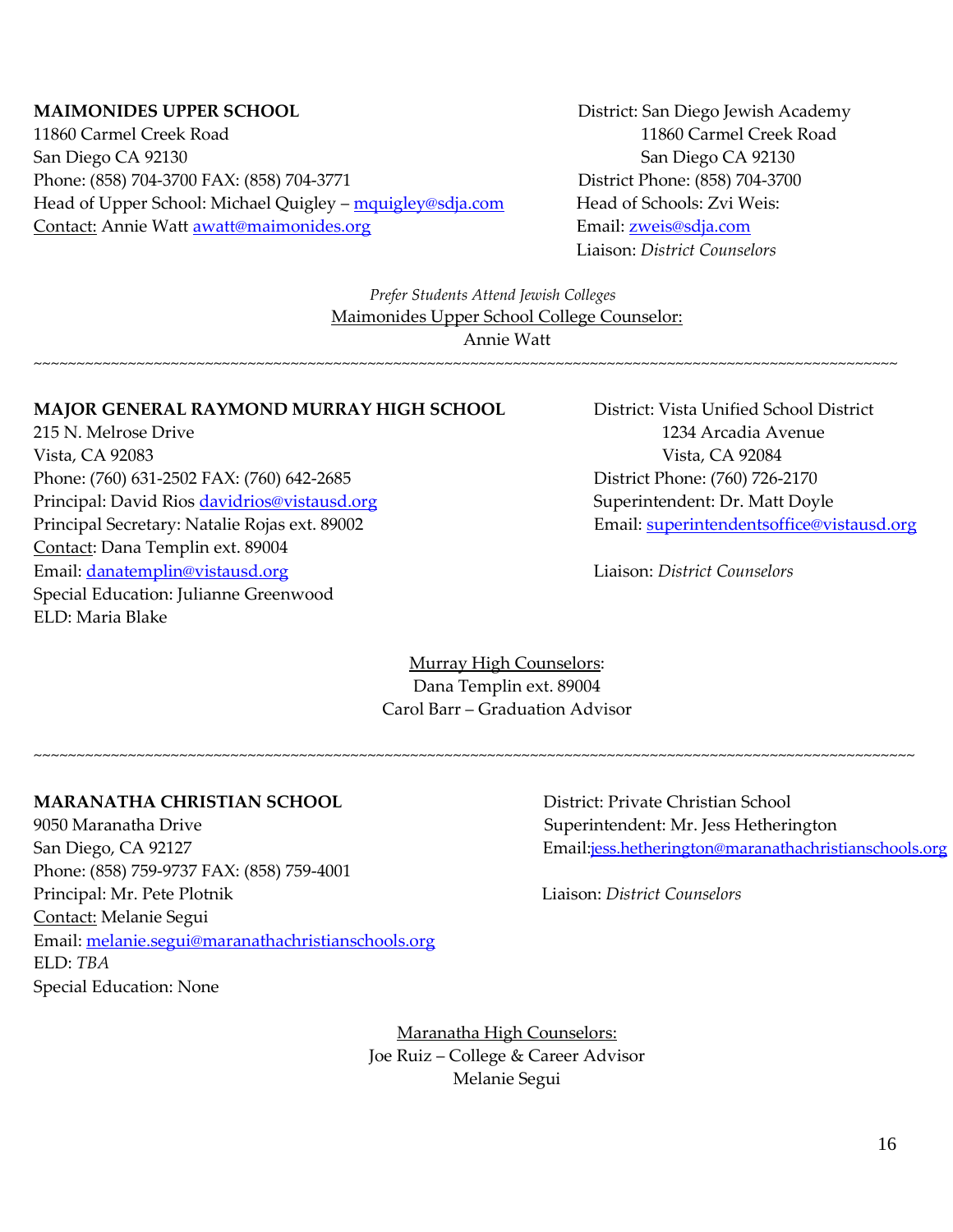1 Mission Hills Court 255 Pico Avenue #250 San Marcos, CA 92069 San Marcos, CA 92069 Phone: (760) 290-2700 FAX: (760) 290-2680 District Phone: (760) 752-1299 Principal: Cliff Mitchell Superintendent: Dr. Tiffany Campbell Email: [cliff.mitchell@smusd.org](mailto:regina.dunda@smusd.org) Email: [tiffany.campbell@smusd.org](mailto:tiffany.campbell@smusd.org) ELD: Tina Hernandez Special Education: Lynne Budd Liaison: Elvia Nunez ext. 2187 Contact: Adriana Rios (760) 290-2756 [adriana.rios@smusd.org](mailto:adriana.rios@smusd.org) Migrant Education: Julie Bravo Workability: Vanessa Lona

**MISSION HILLS HIGH SCHOOL** District: San Marcos Unified School District

Mission Hills Counselors: Cherryl Baker Adriana Rios Angela Segal Kathleen Goldstein

Eric Cruz Susan Martinez Alejandre

Marjeri Smith – Career Center Technician (760) 290-2755 \**Authorized Signatory for K12s* Helen Winterhouse – Guidance Technician (760) 290-2741 Rossana Giraldo – Counseling Secretary (760) 290-2740

~~~~~~~~~~~~~~~~~~~~~~~~~~~~~~~~~~~~~~~~~~~~~~~~~~~~~~~~~~~~~~~~~~~~~~~~~~~~~~~~~~~~~~~~~~~~~~~~~~~~~~

# **MISSION VISTA HIGH SCHOOL** District: Vista Unified School District

1306 Melrose Drive 1234 Arcadia Avenue Oceanside, CA 92057 Vista, CA 92084 Phone: (760) 758-6800 FAX: (760) 758-6832 District Phone: (760) 726-2170 Principal: Nicole Allard Superintendent: Dr. Matt Doyle Email: [nicoleallard@vistausd.org](mailto:nicoleallard@vistausd.org) Email: [superintendentsoffice@vistausd.org](mailto:superintendentsoffice@vistausd.org) Principal's Secretary: Georginne Smith Contact: Salo Faraimo eleasalofaraimo@vistausd.org Liaison: Cynthia Cordova ext. 2511 ELD: Julia McIntosh Special Education: Kathy Adams Career Tech: Salo Faraimo eleasalofaraimo@vistausd.org

Mission Vista High Counselors: Karen Kenney Chivon Parli Peter Kramer Mr. Angel Chavarin

Suzanne Omori – Counseling Secretary ext. 73032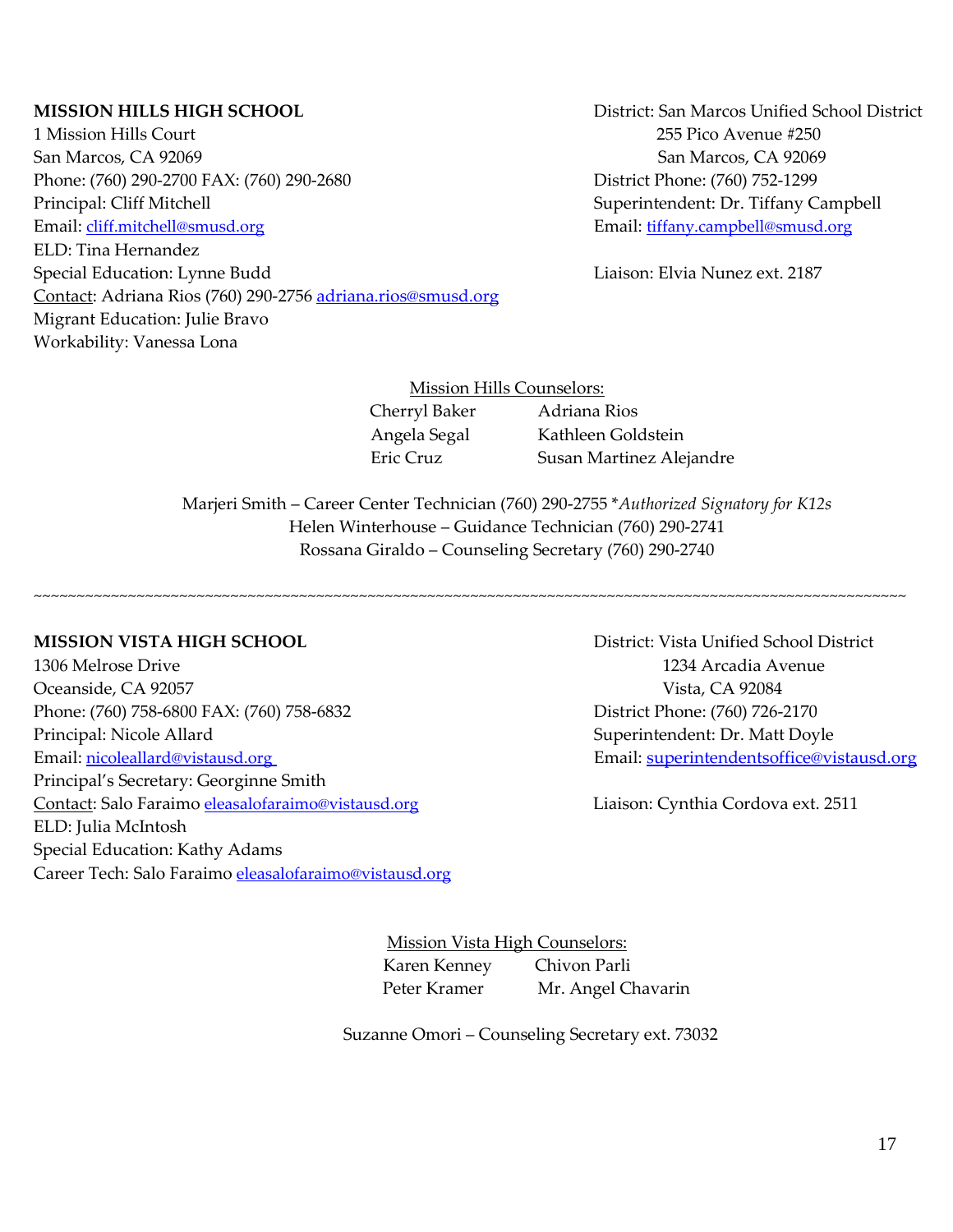720 Ninth Street 720 Ninth Street Ramona, CA 92065 Ramona, CA 92065 Phone: (760) 787-4300 FAX: (760) 789-0928 District Phone: (760) 787-2000 Principal: Mike Sterner Superintendent: Theresa Ketchem-Grace Email: [msterner@ramonausd.net](mailto:msterner@ramonausd.net) example and the example of the Email: [tgrace@ramonausd.net](mailto:tgrace@ramonausd.net) Career Center: Stephanie Reyes Special Education: Susan Ketterer **Lighter Education:** *District Counselors* Liaison: *District Counselors* Contact: James Murray – College Access Program Email: [jmurray@ramonausd.net](mailto:jmurray@ramonausd.net)  ELD: Kelly Muren

**MONTECITO HIGH SCHOOL** District: Ramona Unified School District

Montecito High Counselor: James Murray – College Access Program

~~~~~~~~~~~~~~~~~~~~~~~~~~~~~~~~~~~~~~~~~~~~~~~~~~~~~~~~~~~~~~~~~~~~~~~~~~~~~~~~~~~~~~~~~~~~~~~~~~~~~~~

9550 Carmel Mountain Road 15250 Avenue of Science San Diego, CA 92129 San Diego, CA 92128 Phone: (858) 484-1180 FAX: (858) 538-9426 District Phone: (858) 521-2800 Principal: Greg Magno **[gmagno@powayusd.com](mailto:gmagno@powayusd.com)** Superintendent: Dr. Marian Kim Phelps, Ed.D. ELD: Victor Baez Email: [mkimphelps@powayusd.com](mailto:mkimphelps@powayusd.com) Special Education: Lisa Chohany Email: <u>Ichohany@powayusd.com</u> ext. 2412 Contact: Diana O'Quin Email: [doquin@powayusd.com](mailto:doquin@powayusd.com)

**MT. CARMEL HIGH SCHOOL** District: Poway Unified School District

 Mt. Carmel High Counselors: ext. 3150 Charmaine Ferrer Kim Bronson Kim Tran **Husani Whitlock** Victor Baez

Barbara Tomicich – Guidance Technician ext. 3147 Diana O'Quin – Guidance Technician ext. 3108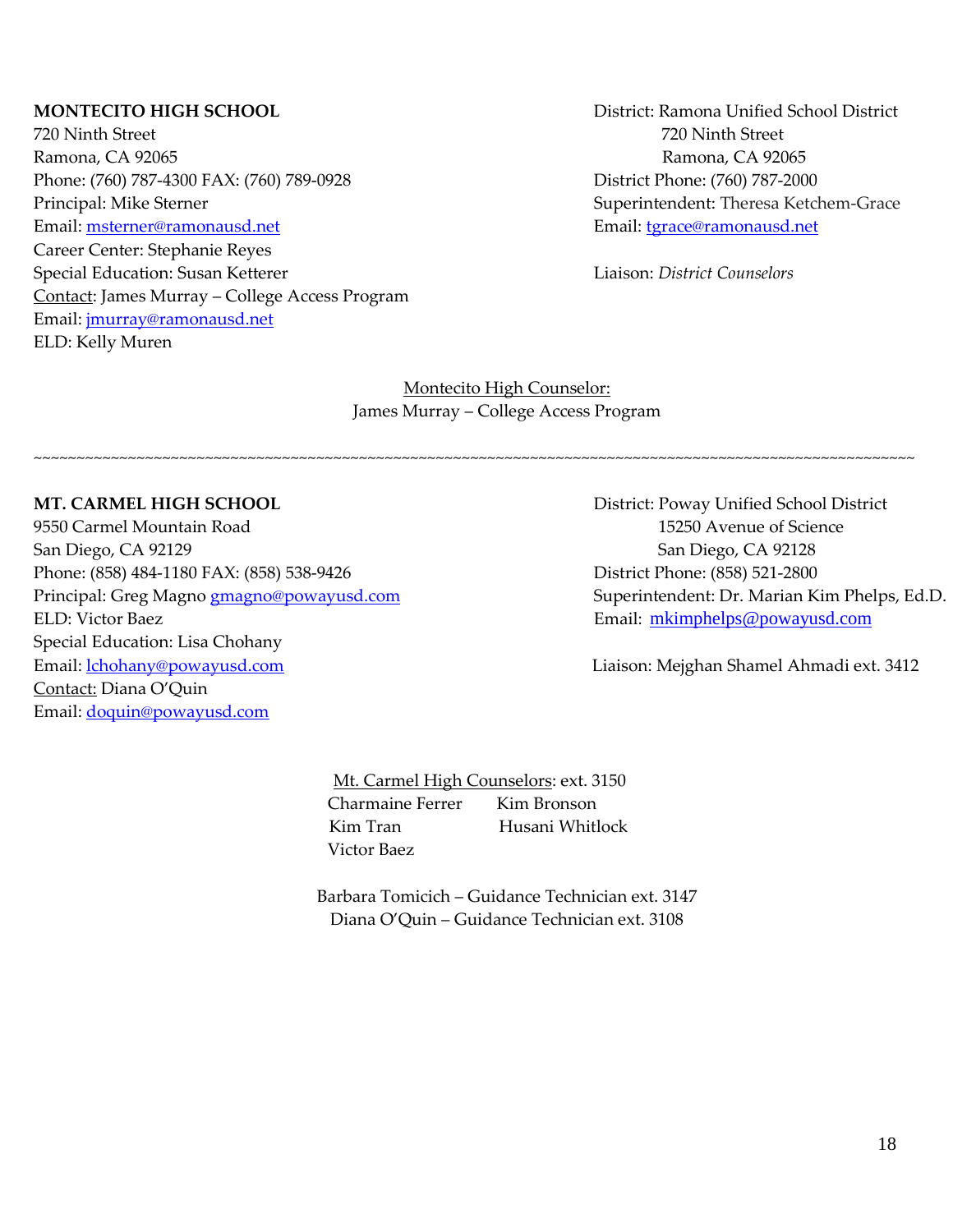1010 Ramona Street 720 Ninth Street Ramona, CA 92065 Ramona, CA 92065 Phone: (760) 787-3600 FAX (760)788-5918 District Phone: (760) 787-2000 Principal: Dr. Kathryn Gunderson [kgunderson@ramonausd.net](mailto:kgunderson@ramonausd.net) Superintendent: Theresa Ketchem-Grace Contact: Duayne Guile [dguile@ramonausd.net](mailto:dguile@ramonausd.net) Email: [tgrace@ramonausd.net](mailto:tgrace@ramonausd.net) Special Education: Laurie McBride ELD: None Liaison: *District Counselors*

**MOUNTAIN VALLEY ACADEMY** District: Ramona Unified School District

Mountain Valley Academy Counselors:

~~~~~~~~~~~~~~~~~~~~~~~~~~~~~~~~~~~~~~~~~~~~~~~~~~~~~~~~~~~~~~~~~~~~~~~~~~~~~~~~~~~~~~~~~~~~~~~~~~~~~~~

*No Counselors - Use Advisors Instead* Laurie McBride Christina Robertson Lori Stateham Denise Lepez Maria Williams

24801 Monroe Avenue 41870 McAlby Court Murrieta, CA 92562 Murrieta, CA 92562 Phone: (951) 677-0568 FAX: (951) 304-1895 District Phone: (951) 696-1600 Principal: Stephen Ellis [sellis@murrieta.k12.ca.us](mailto:sellis@murrieta.k12.ca.us) Superintendent: Mr. Patrick Kelley Special Education: Julie Chevalier **Email:** physical Email: physical Education: Julie Chevalier ELD: Veronica Rubalcava Career Center: Doreen Fuentes Liaison: *Out of District* Email: [dfuentes@murrieta.k12.ca.us](mailto:dfuentes@murrieta.k12.ca.us) Contact: Amber Phillips

**MURRIETA MESA HIGH SCHOOL** District: Murrieta Valley Unified School District

Murrieta Mesa High Counselors: Veronica Rubalcava David Carrillo Connie Kim Kesha Andrews Lisa Amstutz

Amber Phillips – Guidance Tech ext. 6468 Laurie Routledge – Guidance Tech ext. 6468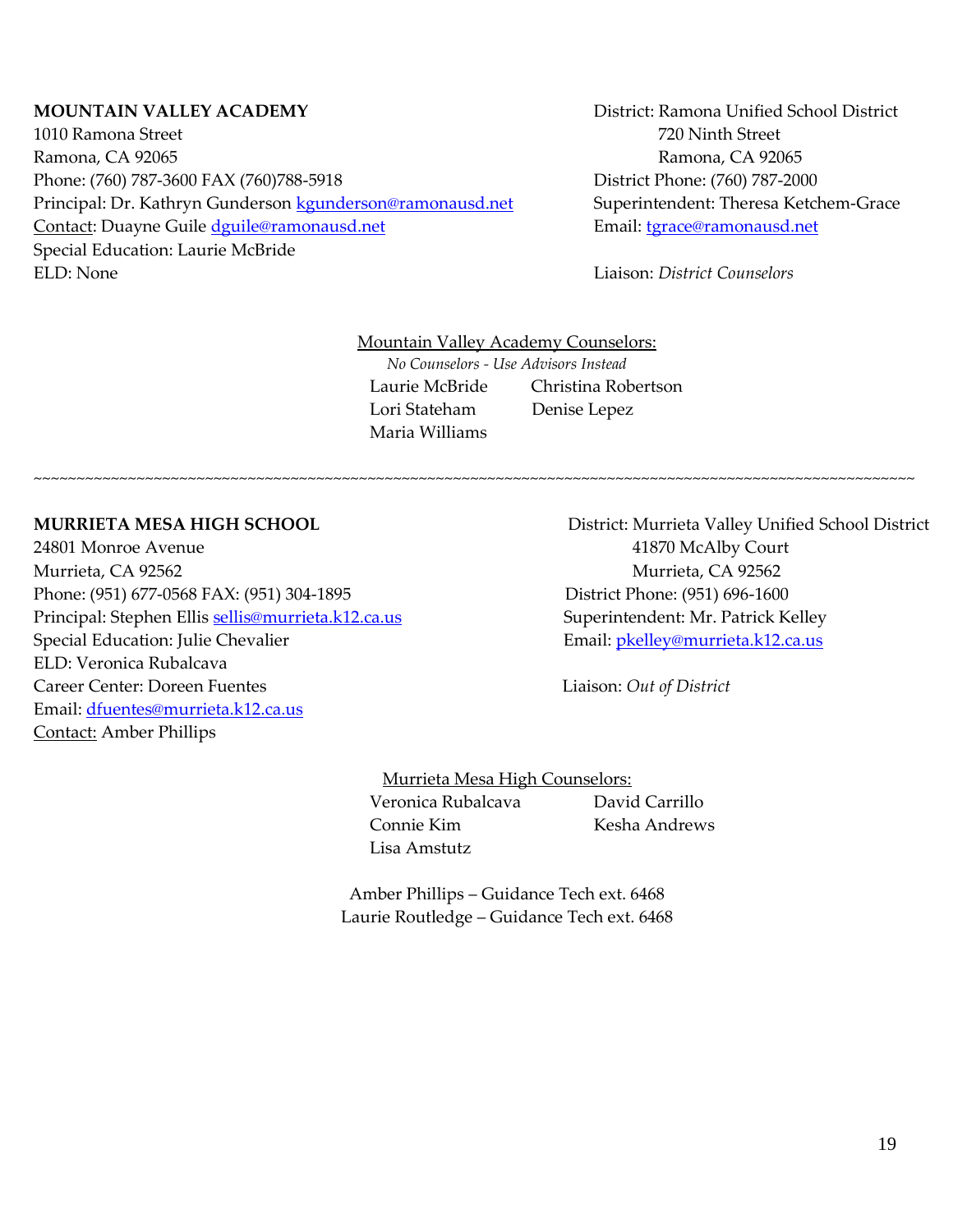42200 Nighthawk Way 41870 McAlby Court Murrieta, CA 92562 Murrieta, CA 92562 Phone: (951) 696-1408 FAX: (951) 304-1803 District Phone: (951) 696-1600 Principal: Mark Pettengill **[mpettengill@murrieta.k12.ca.us](mailto:mpettengill@murrieta.k12.ca.us)** Superintendent: Mr. Patrick Kelley ELD: Lorena Lailson **Email:** phelley@murrieta.k12.ca.us Special Education: Debbora Santelices Contact: Valerie Young Liaison: *Out of District* Email: [vyoung@murrieta.k12.ca.us](mailto:vyoung@murrieta.k12.ca.us)

**MURRIETA VALLEY HIGH SCHOOL** District: Murrieta Valley Unified School District

Murrieta High Counselors: Dinora Mendoza-Montoya Nicole Castro Julie Thornburg **Richard Lockwood** 

 James Vandenburgh – Guidance Tech ext. 5272 Beatriz Velasquez – Guidance Tech ext. 5277 Kellie Gaines – Counseling Clerk ext. 5290

~~~~~~~~~~~~~~~~~~~~~~~~~~~~~~~~~~~~~~~~~~~~~~~~~~~~~~~~~~~~~~~~~~~~~~~~~~~~~~~~~~~~~~~~~~~~~~~~~~~~~~~~

13626 Twin Peaks Road Building 200 15250 Avenue of Science Poway, CA 92064 San Diego, CA 92128 Phone: (858) 748-0010 FAX: (858) 679-2630 District Phone: (858) 521-2800 Principal: Kathleen Porter Superintendent: Dr. Marian Kim Phelps, Ed.D. Contact: Carrie Bennett [kbennett@powayusd.com](mailto:kbennett@powayusd.com) Email: [mkimphelps@powayusd.com](mailto:mkimphelps@powayusd.com) Special Education: Betsy Johnson ELD: No program Liaison: Karan Huskey ext. 3138

**NEW DIRECTIONS HIGH SCHOOL** District: Poway Unified School District

New Directions High Counselors: Anthony Sims [asims@powayusd.com](mailto:asims@powayusd.com) Lauren Whitfield ext. 2066

Carrie Bennett – Counseling Assistant ext. 2420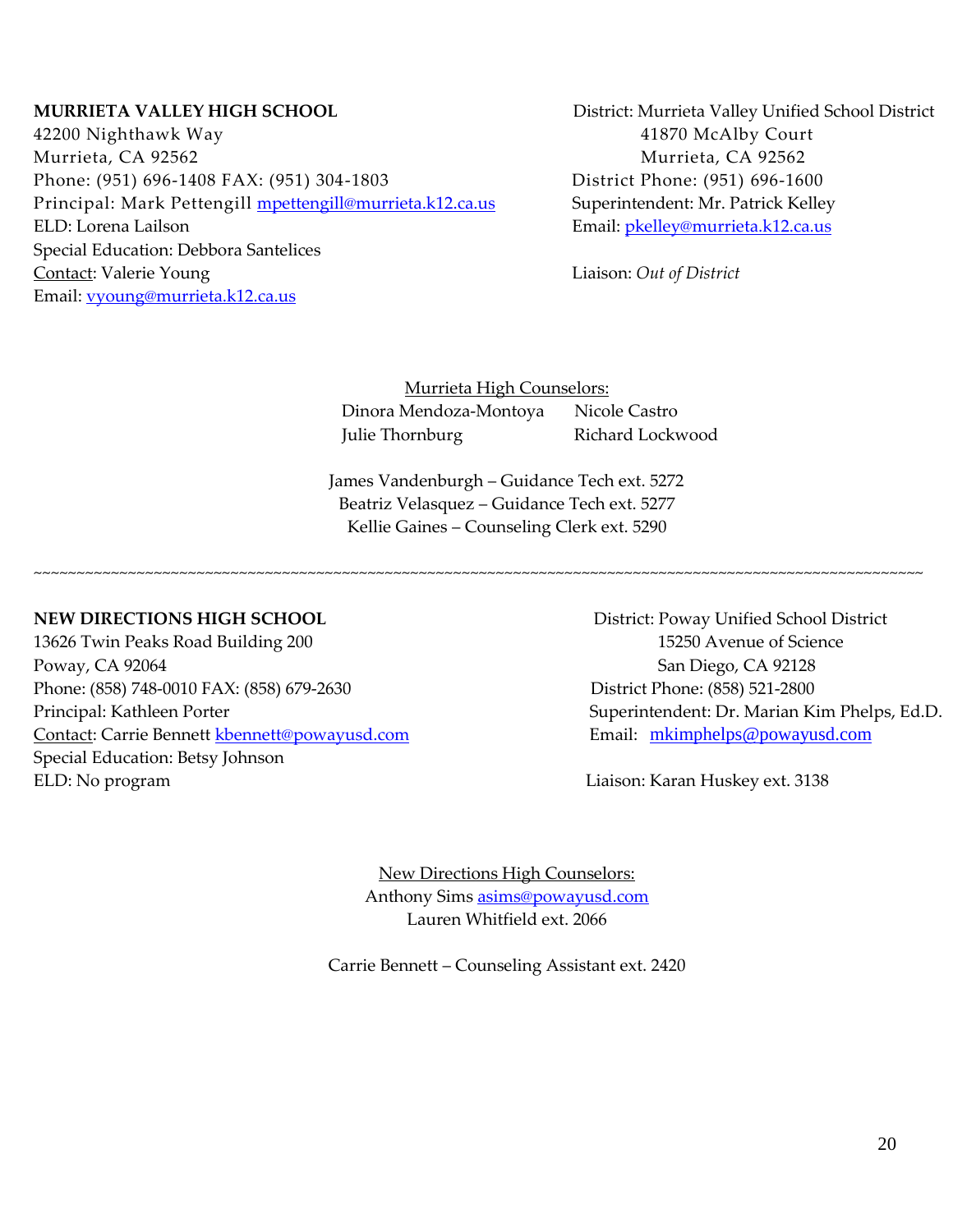# **NORTH COUNTY TRADE TECH HIGH** District: Vista Unified School District

1126 N. Melrose Dr., Suite 301 1234 Arcadia Avenue Vista, CA 92083 Vista, CA 92084 Phone: (760) 598-0782 FAX: (760) 598-0895 District: (760) 726-2170 Principal: Phil Lutgen Superintendent: Dr. Matt Warren Chief Executive Officer: Doreen Quin ELD: None Liaison: *District Counselors* Special Ed: Paula Vessell CTE Coordinator: Dean Merrick [dmerrick@northcountytradetech.org](mailto:dmerrick@northcountytradetech.org)

Email: [plutgen@tradetechhigh.org](mailto:plutgen@tradetechhigh.org) Email[: superintendentsoffice@vistausd.org](mailto:superintendentsoffice@vistausd.org)

North County Trade Tech High Counselor: Paula Vessell (760) 598-0782

~~~~~~~~~~~~~~~~~~~~~~~~~~~~~~~~~~~~~~~~~~~~~~~~~~~~~~~~~~~~~~~~~~~~~~~~~~~~~~~~~~~~~~~~~~~~~~~~~~~~~~~~

14172 W. Oak Glen Road 28751 Cole Grade Road Valley Center, CA 92082 Valley Center, CA 92082 Phone: (760) 751-0455 FAX: (760) 749-0767 District Phone: (760) 749-0464 Principal: John O'Donnell Superintendent: Mr. Ron McCowan Email: [odonnell.jo@vcpusd.org](mailto:odonnell.jo@vcpusd.org) exercise exercise exercise exercise email: [mccowan.ro@vcpusd.org](mailto:gorsuch.ma@vcpusd.org) Special Education: Doyan Howard ELD: Tina Villalobos - villalobos.ti@vcpusd.orgLiaison: *District Counselors* Contact: John O'Donnell Principal Secretary: Cindy Markuson School Secretary: Mattie Guzman

**OAK GLEN HIGH SCHOOL** District: Valley Center – Pauma Unified S.D.

Oak Glen High Counselor: Rachael Moulton (PASS Mentor)

~~~~~~~~~~~~~~~~~~~~~~~~~~~~~~~~~~~~~~~~~~~~~~~~~~~~~~~~~~~~~~~~~~~~~~~~~~~~~~~~~~~~~~~~~~~~~~~~~~~~~~~~

Fallbrook, CA 92028 Fallbrook, CA 92028 (760) 723-1886 FAX: (760) 723-6411 District Phone: (760) 723-6332 ELD: At District Email: [lgarzagonzalez@fuhsd.net](mailto:lgarzagonzalez@fuhsd.net) Special Education: At District Contact: Jaime Miramontes ext. 4104 Liaison: Patrick O'Brien ext. 3771 Email: jmiramontes@fuhsd.net

**OASIS HIGH SCHOOL** District: Fallbrook Union High School District 2208 S. Stage Coach Lane 2234 S. Stage Coach lane Principal: Michael Gray Superintendent: Ilsa Garza-Gonzalez

Oasis High Counselor: Jaime Miramontes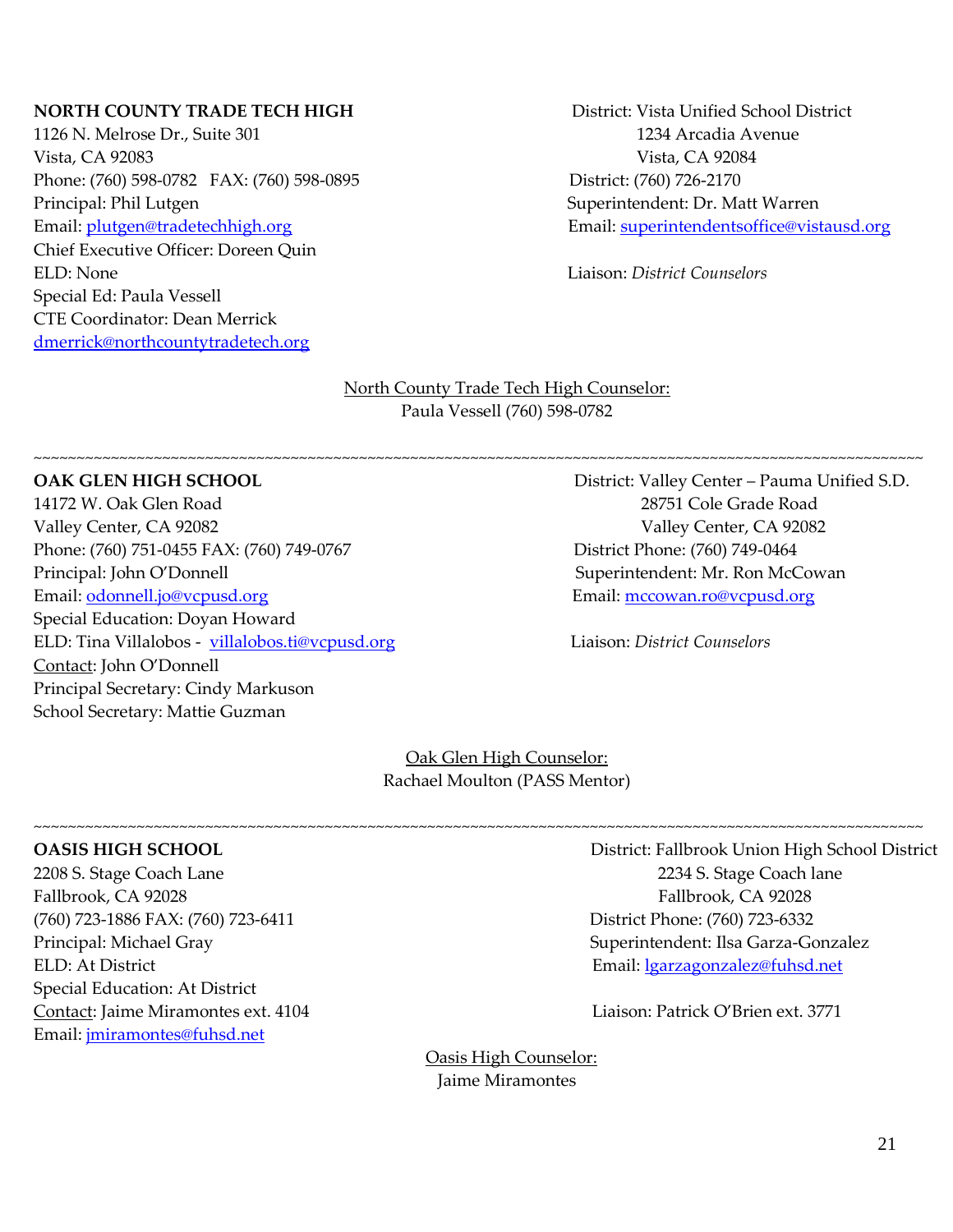1125 S. Ditmar Street 2111 Mission Avenue Oceanside, CA 92054 Oceanside, CA 92058 Phone: (760) 901-8600 FAX: (760) 439-5588 District Phone: (760) 966-4000 Principal: Eric Frandsen [eric.frandsen@oside.us](mailto:eric.frandsen@oside.us) Superintendent: Dr. Julie Vitale, Ph.D. ELD: Rita Van Hoosear **Election** Email: *jvitale@oside.us* Special Education: *TBA*  Contact: Anna Rhine [anna.rhine@oside.us](mailto:anna.rhine@oside.us) Liaison: *Out of District*

**OCEAN SHORES HIGH SCHOOL** District: Oceanside Unified School District

Ocean Shores High Counselor: Mike Gomez [mike.gomez@oside.us](mailto:mike.gomez@oside.us)

Anna Rhine – Guidance Technician (760) 901-8635

~~~~~~~~~~~~~~~~~~~~~~~~~~~~~~~~~~~~~~~~~~~~~~~~~~~~~~~~~~~~~~~~~~~~~~~~~~~~~~~~~~~~~~~~~~~~~~~~~~~~~~~~~

100 S. Horne Street 2111 Mission Avenue Oceanside, CA 92054 Oceanside, CA 92058 Phone: (760) 901-8200 FAX: (760) 757-2419 District Phone: (760) Principal: Teresa Collis **[teresa.collis@oside.us](mailto:teresa.collis@oside.us)** Superintendent: Dr. Julie Vitale, Ph.D. Special Education: Tamara Trude-Gonzalez **Email:** intervalsion Email: intervalsion Email: intervalsion entry Email: intervalsion entry entry entry entry entry entry entry entry entry entry entry entry entry entry entry ent ELD: Ernesto Planco EAP Coordinator: Marissa Foreman - Career Ctr. ext. 8389 Liaison: *Out of District* Contact: Ruth Sienkiewicz [ruth.sienkiewicz@oside.us](mailto:ruth.sienkiewicz@oside.us) 

**OCEANSIDE HIGH SCHOOL** District: Oceanside Unified School District

 Oceanside High Counselors: (760) 901-8230 Lou Fosnot **Ruth Sienkiewicz** Nicole State Trang Haggerty Gabriela Martin Brad Simi

 Tammi Wallace: Counseling Secretary ext. 8231 Linda Souza: Guidance Tech. ext. 8379 Annie Donner – Guidance Tech. ext. 8301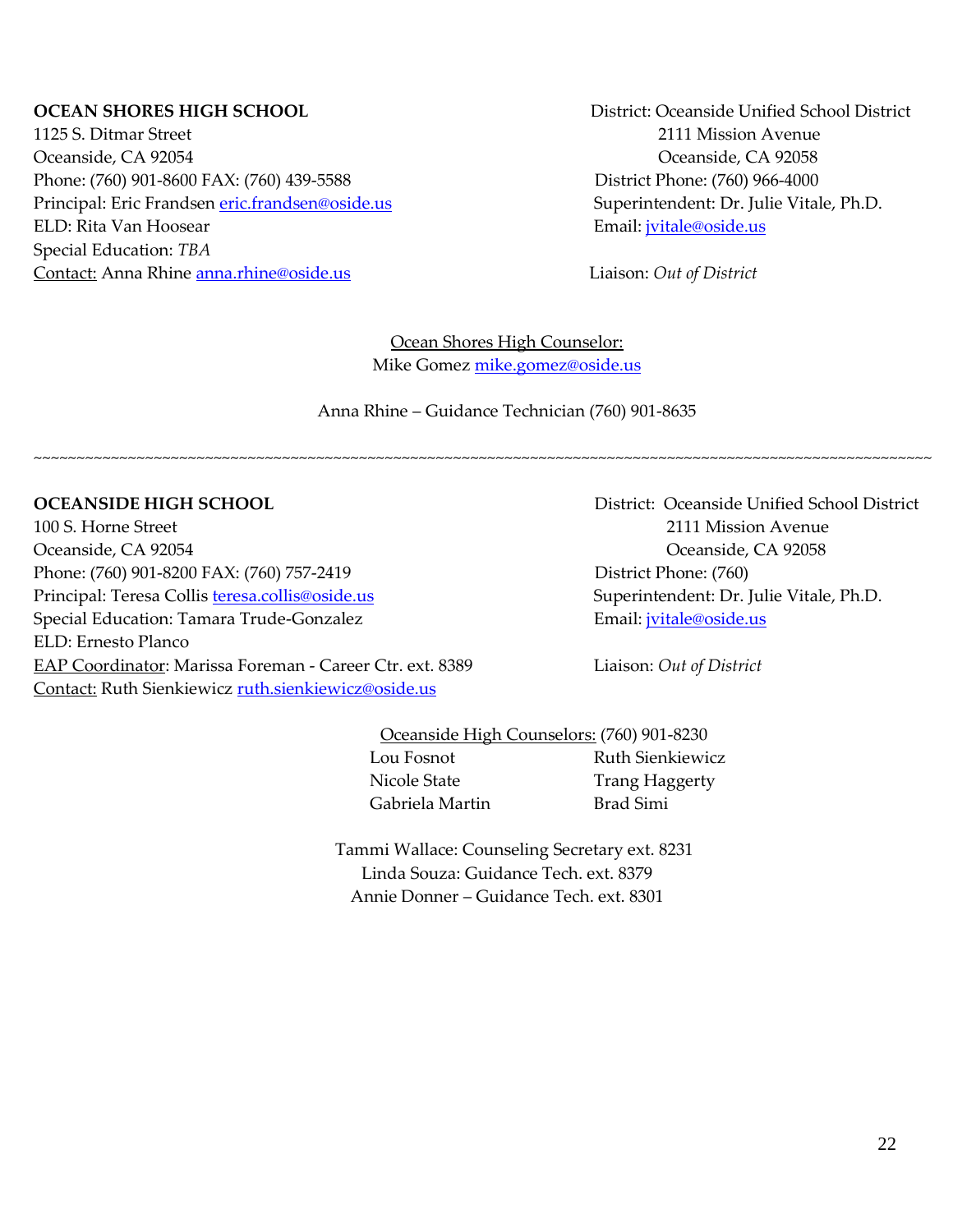2200 Glenridge Road 302 N. Midway Drive Escondido, CA 92027 Escondido, CA 92027 Phone: (760) 291-5000 FAX: (760) 739-7314 District Phone: (760) 291-3200 Principal: Dr. Pilar Vargas pvargas@euhsd.org Superintendent: Dr. Anne Staffieri Office Secretary: Janette Duenas jduenas@euhsd.org Email: [astaffieri@euhsd.org](mailto:sboyle@euhsd.org) Special Education: Kate Titouah ELD: Rachel Bronwyn **rbronwyn@euhsd.org** Liaison: Gabriel Sanchez ext. 3635 Contact: Karen Mendiaz kmendiaz@euhsd.org

**ORANGE GLEN HIGH SCHOOL** District: Escondido Union High School District

# Orange Glen High Counselors:

Melissa Allen Tiffany Wilson Ryan Chesire **Rita Guerra** 

Sara Steadry **Freddy Delgado** 

 Mayra Gonzales: School Social Worker 760-291-5302 Beatriz Rodriguez: Counseling Secretary 760-291-5040 Rocio Rodriguez: Counseling Clerk 760-291-5041

~~~~~~~~~~~~~~~~~~~~~~~~~~~~~~~~~~~~~~~~~~~~~~~~~~~~~~~~~~~~~~~~~~~~~~~~~~~~~~~~~~~~~~~~~~~~~~~~~~~~~~~~

6269 El Fuerte Street Carlsbad, CA 92009 Liaison: *Out of District* Phone: (760) 448-9820 FAX: (760) 683-6003 Principal: Dr. Robert Ogle [bogle@pacificridge.org](mailto:rogle@pacificridge.org) Contact: Rachel Petrella [rpetrella@pacificridge.org](mailto:rpetrella@pacificridge.org) ELD: None Special Education: None

> Pacific Ridge Counselors: (760) 579-4905 Rachel Petrella – Director of Counseling Danny Irving – Asst. Director of Counseling (760) 448-9881 Emily Moscol – College Counseling Asst.

~~~~~~~~~~~~~~~~~~~~~~~~~~~~~~~~~~~~~~~~~~~~~~~~~~~~~~~~~~~~~~~~~~~~~~~~~~~~~~~~~~~~~~~~~~~~~~~~~~~~~~~~

# **PACIFIC VIEW CHARTER HIGH SCHOOL** District: Independent Charter

3670 Ocean Ranch Blvd. Oceanside, CA 92065 Liaison: *Out of District* Phone: (760) 757-0161 FAX: (760) 435-2666 Principal: Gina Campbell [gcampbell1@pacificview.org](mailto:gcampbell1@pacificview.org) ELD: None Director of Student Services: Gayl Johnson [gjohnson@pacificview.org](mailto:gjohnson@pacificview.org) Special Education: Linda Moore **Imoore@pacificview.org** Contact: Celia Hernandez [chernandez@pacificview.org](mailto:chernandez@pacificview.org)

> Pacific View Charter Counselor: Celia Hernandez ext. 102

**PACIFIC RIDGE SCHOOL District:** Independent Private School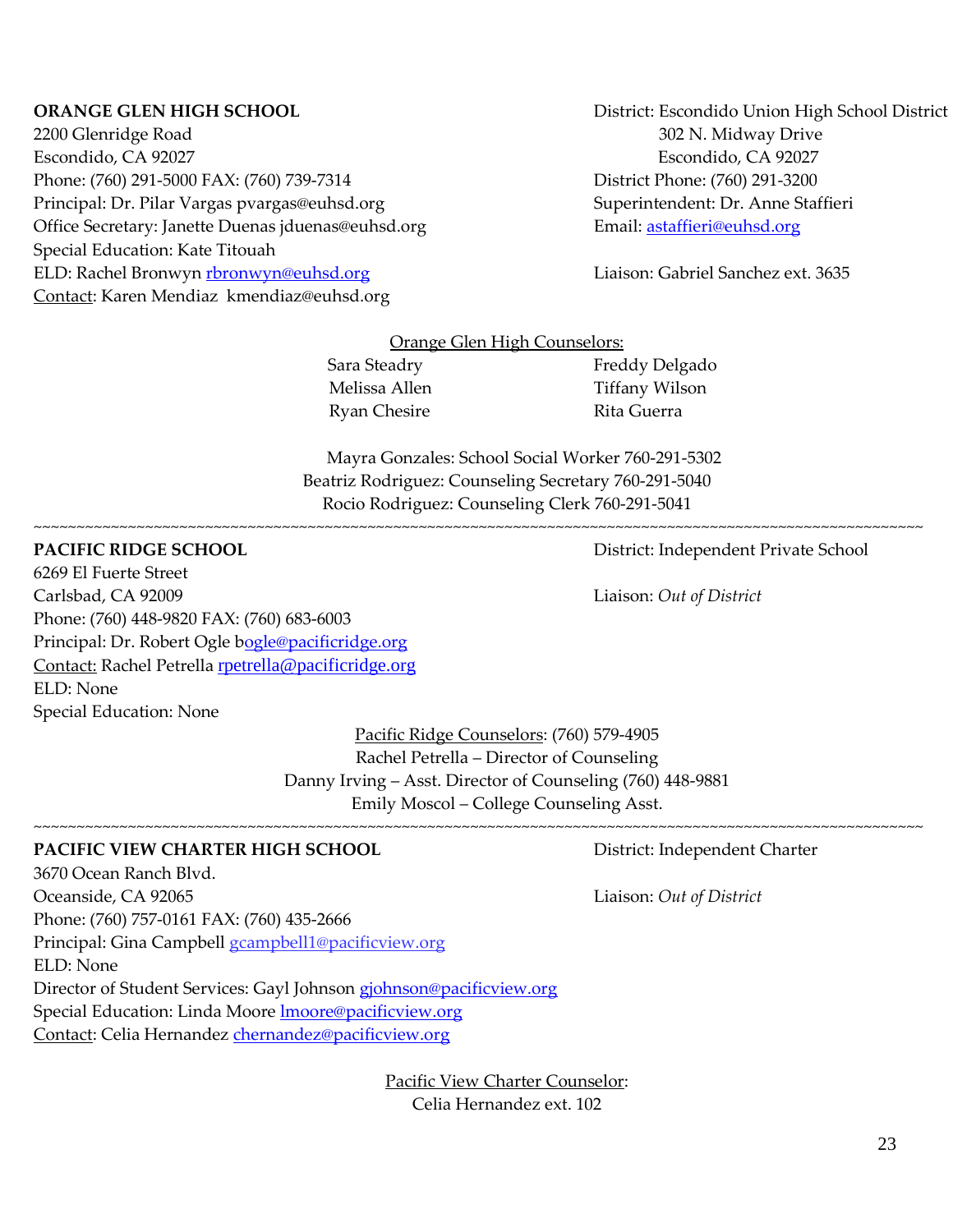# **PATHWAYS ACADEMY CHARTER District:** Warner Unified School District

100 E. San Marcos Blvd., Suite 350 30951 Highway 79 San Marcos, CA 92069 Warner Springs, CA 92086 Phone: (760) 456-5504 District Phone: (760) 782-3517 Director: Jarom Luedtke *iluedtke@pathwaysacademy.education* Superintendent: David MacLeod Phone: (562) 858-8454 Email: [david.macleod@warnerusd.net](mailto:david.macleod@warnerusd.net) School Contact: Cindy Nguyen Email: [cnguyen@pathwaysacademy.education](mailto:cnguyen@pathwaysacademy.education) Liaison: *District Counselors* Special Education: Ericka Walters Email: [ewalters@pathwaysacademy.education](mailto:ewalters@pathwaysacademy.education) 

# Pathways Academy Counselors:

None

~~~~~~~~~~~~~~~~~~~~~~~~~~~~~~~~~~~~~~~~~~~~~~~~~~~~~~~~~~~~~~~~~~~~~~~~~~~~~~~~~~~~~~~~~~~~~~~~~~~~~~~

15500 Espola Road 15250 Avenue of Science Poway, CA 92064 San Diego, CA 92128 Phone: (858) 748-0245 FAX: (858) 679-6879 District Phone: (858) 521-2800 Principal: Richard Nash **[rnash@powayusd.com](mailto:rnash@powayusd.com)** Superintendent: Dr. Marian Kim Phelps, Ed.D. Titan Center: Ms. Jerrah Smith **Email:** [mkimphelps@powayusd.com](mailto:mkimphelps@powayusd.com) Special Education: Mindy Karp ELD: Christy Brown & Jenny Wegner Liaison: *District Counselors* Contact: Jaime Brown

**POWAY HIGH SCHOOL** District: Poway Unified School District

Poway High Counselors: ext. 5137 Jerilyn Padua-Reyes Ms. Jerrah Smith – [jersmith@powayusd.com](mailto:jersmith@powayusd.com) Blanca Arreguin Karly Wardwell Christy Brown - [chbrown@powayusd.com](mailto:chbrown@powayusd.com)

Jaime Brown – Career Guidance Tech ext. 5135 Jodie Hughes – Counseling Assistant ext. 5137 Sharon Struck – Student Services Specialist ext. 5393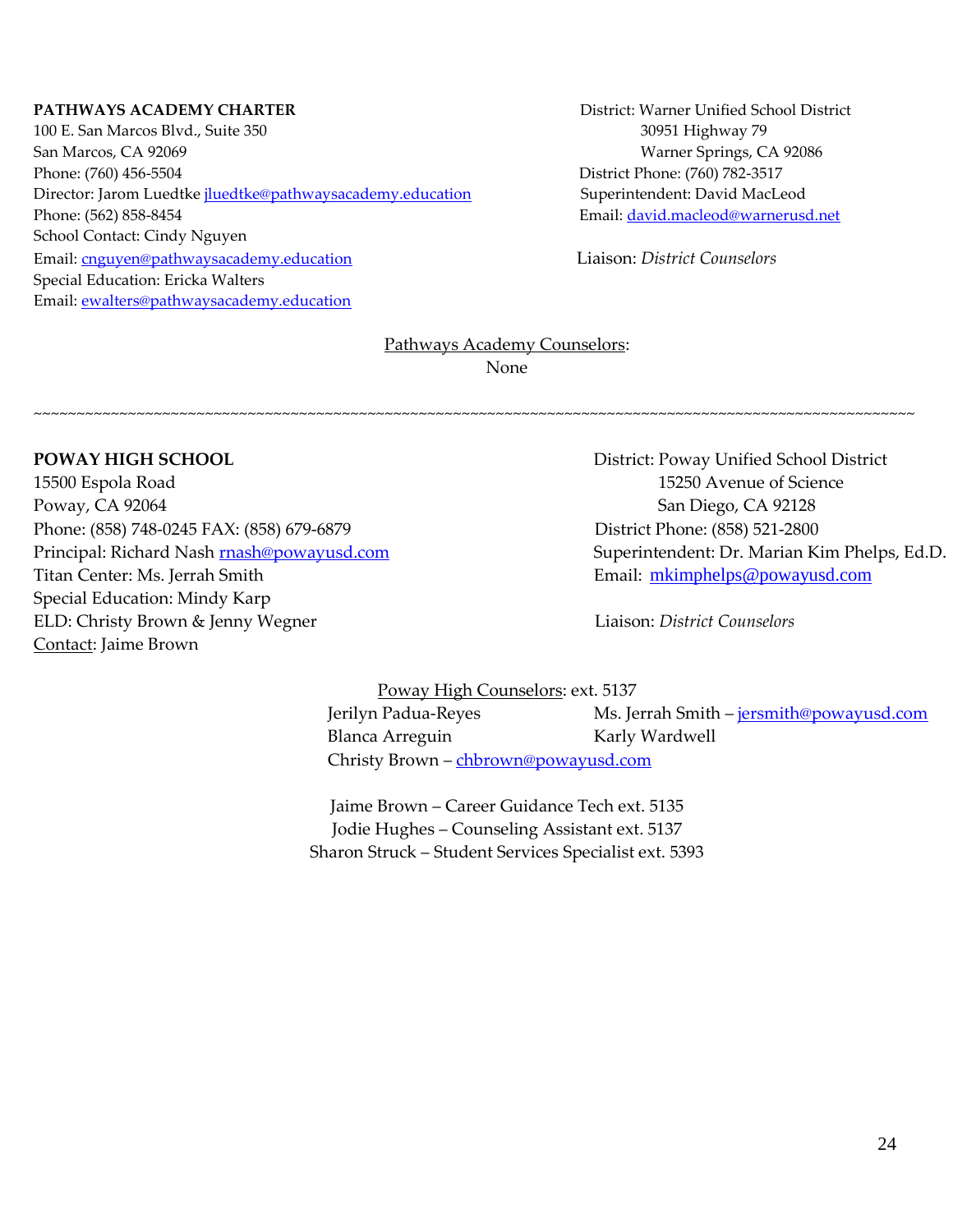1401 Hanson Lane 720 Ninth Street Ramona, CA 92065 Ramona, CA 92065 Phone: (760) 787-4000 FAX: (760) 787-4058 District Phone: (760) 787-2000 Principal: Tony Newman **[tnewman@ramonausd.net](mailto:tnewman@ramonausd.net)** Superintendent: Theresa Ketchem-Grace Secretary: Cynthia Salow 760-787-4005 Email: [tgrace@ramonausd.net](mailto:tgrace@ramonausd.net) Special Education: Aaron Silverthorn & Julie Vargas ELD: Eric Morfin Liaison: *District Counselors* Career Center: Chuck Lopez Contact: Ave Williams (760) 787-4026 [awilliams@ramonausd.net](mailto:awilliams@ramonausd.net)

**RAMONA HIGH SCHOOL** District: Ramona Unified School District

Ramona High Counselors: Andres Martin Ave Williams Jim Plum Chuck Lopez

Counseling Secretary: Mary Brumfield (760) 787-4022

~~~~~~~~~~~~~~~~~~~~~~~~~~~~~~~~~~~~~~~~~~~~~~~~~~~~~~~~~~~~~~~~~~~~~~~~~~~~~~~~~~~~~~~~~~~~~~~~~~~~~~

# **RANCHO BERNARDO HIGH SCHOOL** District: Poway Unified School District

13010 Paseo Lucido 15250 Avenue of Science San Diego, CA 92128 San Diego, CA 92128 Phone: (858) 485-4800 FAX: (858) 485-4822 District Phone: (858) 521-2800 Principal: Hans Becker [hbecker@powayusd.com](mailto:hbecker@powayusd.com) Superintendent: Dr. Marian Kim Phelps, Ed.D. Assistant: Becky Brady [rebrady@powayusd.com](mailto:rebrady@powayusd.com) Email: [mkimphelps@powayusd.com](mailto:mkimphelps@powayusd.com) Special Education: Caeli Dunne cdunne@powayusd.com ELD: Maureen Garland **Liaison: Christine Barlolong ext.** 3415 Contact: Jamal Felton ext. 4535 – Career Center Email: [jafelton@powayusd.com](mailto:jafelton@powayusd.com)

*Must sign in at office when arriving & leaving campus*

 Rancho Bernardo High Counselors: (858) 485-4810 Maureen Changnon Tim Sager Natalie Curry Matt Hunt Tish Bates

> Karen Keefer – Counseling Assistant ext. 4810 Jamal Felton – College & Career Guidance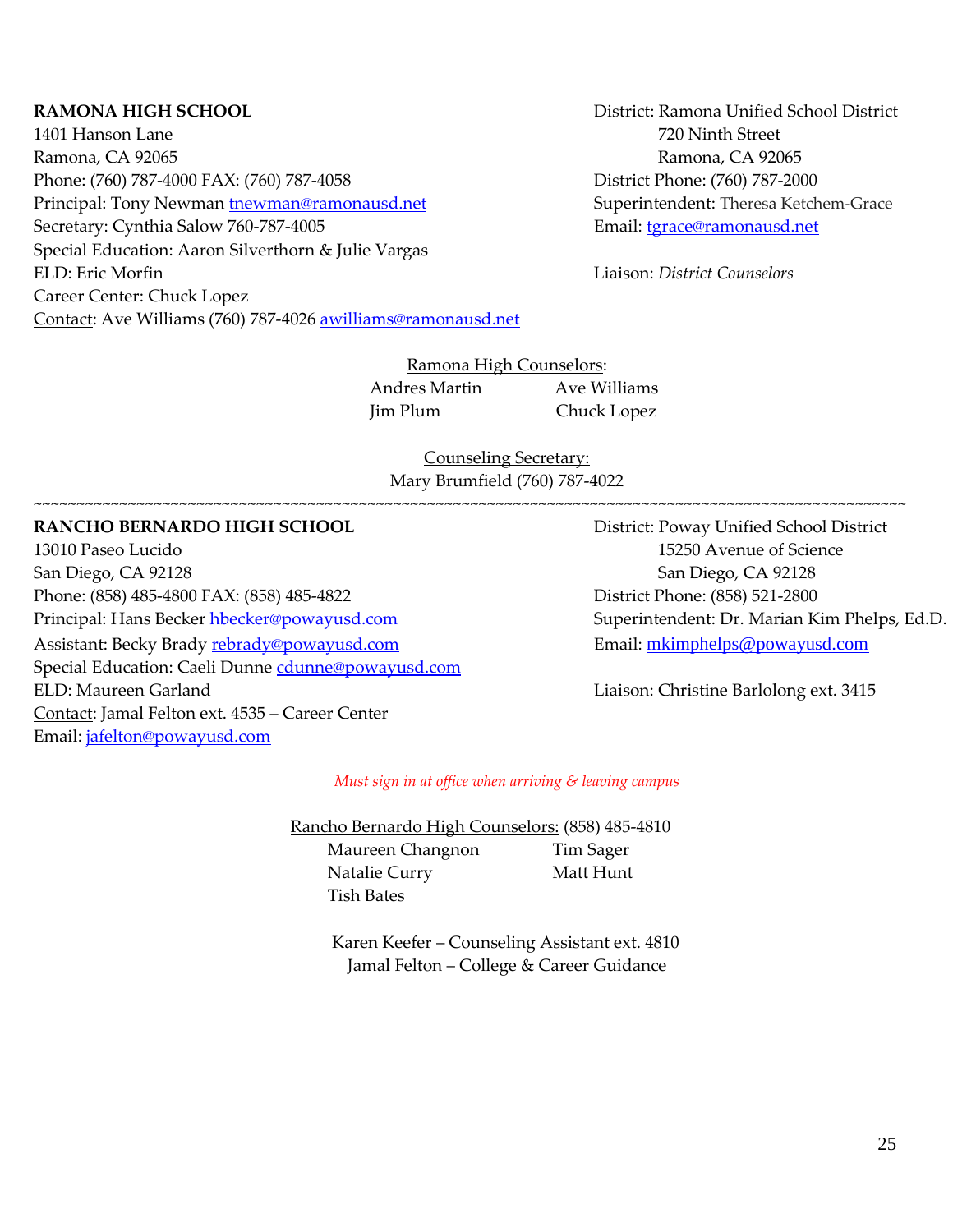# **RANCHO BUENA VISTA HIGH SCHOOL** District: Vista Unified School District

1601 Longhorn Drive 1234 Arcadia Avenue Vista, CA 92081 Vista, CA 92084 Phone: (760) 727-7284 FAX: (760) 598-7062 District Phone: (760) 726-2170 Principal: Joseph Clevenger Superintendent: Dr. Matt Doyle Email: [josephclevenger@vistausd.org](mailto:josephclevenger@vistausd.org) Email: [superintendentsoffice@vistausd.org](mailto:superintendentsoffice@vistausd.org) Principal Secretary: Joanna Mellecker Email: [joannamellecker@vistausd.org](mailto:joannamellecker@vistausd.org) Liaison: Sierra Lovelace ext. 2684 ELD: Scott Bailey [scottbailey@vistausd.org](mailto:scottbailey@vistausd.org) Special Education: Shane Graham ext. 72317 Career Center: Gina Greenbauer ext. 72055 Contact: Kristen Pina - [kristenpina@vistausd.org](mailto:kristenpina@vistausd.org) Workability Program: Maria Perez

Rancho Buena Vista High Counselors: Sarah Bleich Michelle Morris Adrian Arciniega Kristen Pina Allyson Fellars Maria Saltas

Mayra Estevez – Counseling Secretary ext. 72926

~~~~~~~~~~~~~~~~~~~~~~~~~~~~~~~~~~~~~~~~~~~~~~~~~~~~~~~~~~~~~~~~~~~~~~~~~~~~~~~~~~~~~~~~~~~~~~~~~~~~~~~~

# **RANCHO VISTA HIGH SCHOOL** District: Temecula Valley Unified S. D.

Temecula, CA 92592 Temecula, CA 92592 Phone: (951) 695-7320 FAX: (951) 294-6304 District Phone: (951) 676-2661 Principal: Tim Dignan [tdignan@tvusd.us](mailto:tdignan@tvusd.us) Superintendent: Jodi McClay Contact: Kristin Rice ext. 207 email: *imclay@tvusd.us* Email: [krice1@tvusd.us](mailto:krice1@tvusd.k12.ca.us) ELD: No Program Liaison: *Out of District* Special Education: Matt Razukas

32225 Pio Pico Road 31350 Rancho Vista Road

Rancho Vista High Counselor: Kristin Rice

Melissa Russell – Counseling Secretary ext. 205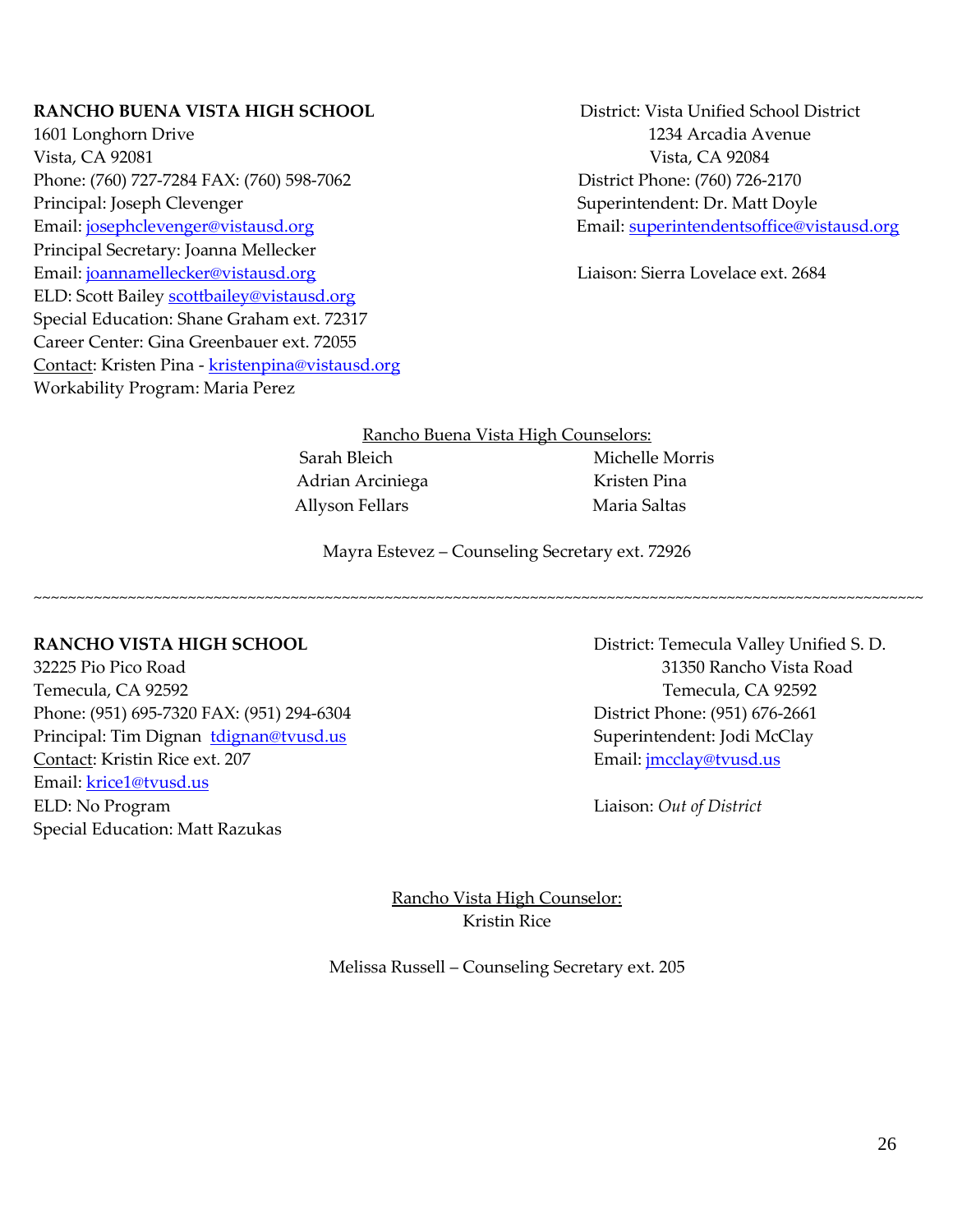3900 Cannon Road 6225 El Camino Real Carlsbad, CA 92010 Carlsbad, CA 92009 Phone: (760) 331-6600 FAX: (760) 730-9698 District Phone: (760) 331-5000 Principal: Jesse Schuveiller Superintendent: Dr. Benjamin Churchill, Ed.D. Email: [jesse.schuveiller@carlsbadusd.net](mailto:jesse.schuveiller@carlsbadusd.net) Email: [bchurchill@carlsbadusd.net](mailto:bchurchill@carlsbadusd.net) Special Education: Andrea Williams Contact: Gabby Yates [gabby.yates@carlsbadusd.net](mailto:gabby.yates@carlsbadusd.net) Liaison: *Out of District* ELD: Andre Fett andrea.fett@carlsbadusd.net

**SAGE CREEK HIGH SCHOOL** District: Carlsbad Unified School District

# *Email addresses in transition: Some variation*

Sage Creek High Counselors: Megan Corazza [megan.corazza@carlsbadusd.net](mailto:megan.corazza@carlsbadusd.net) Christine DiBenedetto [cdibenedetto@carlsbadusd.net](mailto:cdibenedetto@carlsbadusd.net) Linda Payne [lpayne@carlsbadusd.net](mailto:lpayne@carlsbadusd.net)

Gabby Yates – Guidance Technician II (760) 331-6646

Student Support Services Lonnie Nash

~~~~~~~~~~~~~~~~~~~~~~~~~~~~~~~~~~~~~~~~~~~~~~~~~~~~~~~~~~~~~~~~~~~~~~~~~~~~~~~~~~~~~~~~~~~~~~~~~~~~~~~~~

# **SAINT JOSEPH ACADEMY HIGH SCHOOL** District: Private Catholic School

500 Las Flores Drive San Marcos, CA 92078 Liaison: Lorena Lomeli-Hixon ext. 2189 Phone: (760) 305-8505 Fax: (760) 305-8466 Headmaster: Luke Heintschel Email: [@saintjosephacademy.org](mailto:abiese@saintjosephacademy.org) Contact: Paul Kerekes Email: [pkerekes@saintjosephacademy.org](mailto:pkerekes@saintjosephacademy.org) ELD: None Special Education: None

Saint Joseph Academy Counselor: Paul Kerekes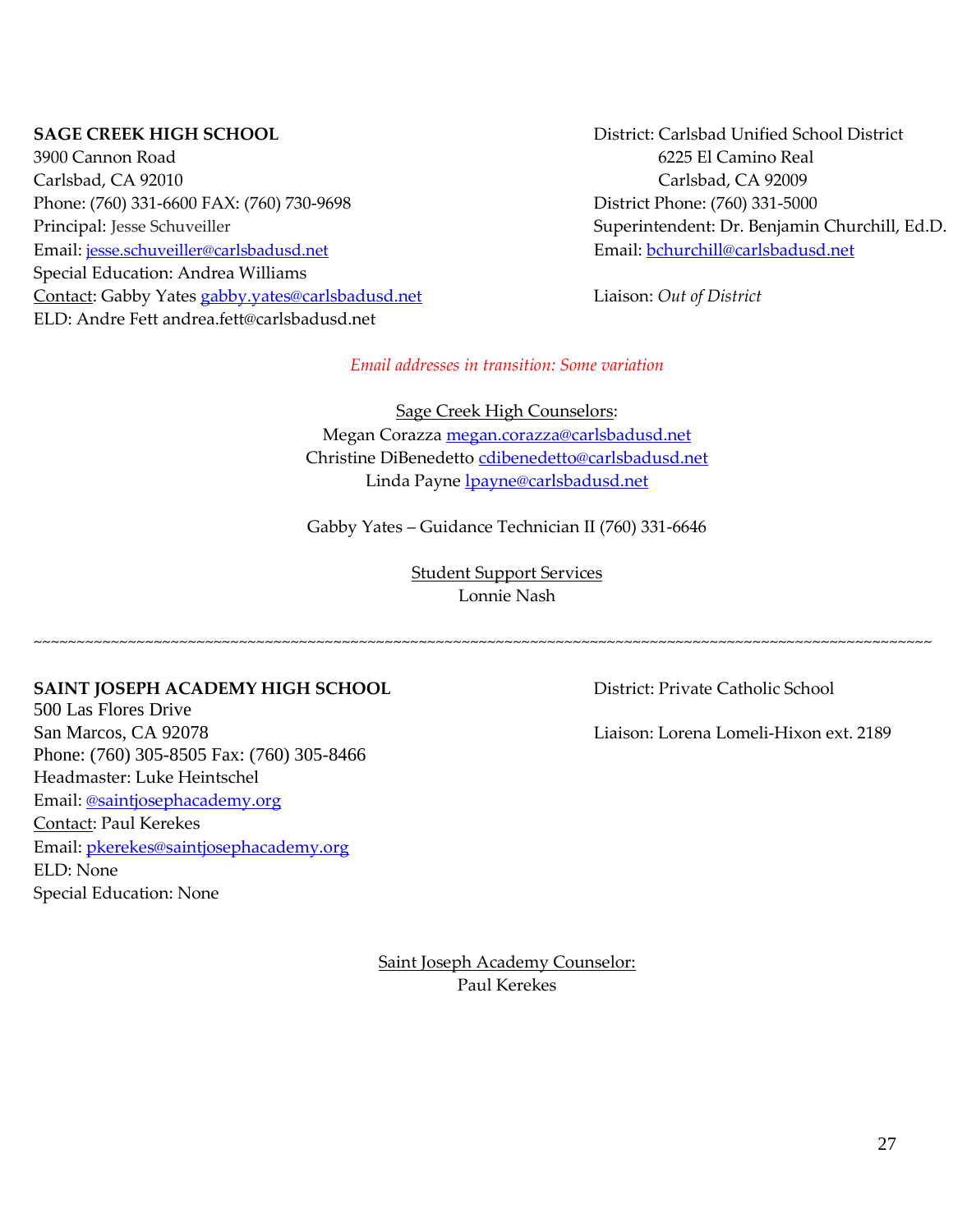# **SAN DIEGO WORKFORCE INNOVATION HIGH District: Borrego Springs Unified S. D.**

Phone: (855) 727-3620 1315 Palm Canyon Drive Principal both campuses: Gabriel Nunez Borrego Springs, CA 92004 Email: [principal@innovationsandiego.org](mailto:principal@innovationsandiego.org) District Phone: (760) 767-5357 Contact: Thomas Rodriguez **Superintendent: Mark Stevens** Superintendent: Mark Stevens Email: [trodriguez@innovationsandiego.org](mailto:trodriguez@innovationsandiego.org) Email: [mstevens@bsusd.net](mailto:mstevens@bsusd.net) **INNOVATION HIGH SCHOOL SAN DIEGO – Vista**  933 E. Vista Way, Vista, CA 92084 Liaison: *District Counselors* **INNOVATION HIGH SCHOOL SAN DIEGO – Escondido** 800 W. Valley Parkway, Escondido, CA 92025 Phone: (760) 484-6788 ELD: None Special Education: None

Innovation High Counselor: Thomas Rodriguez (760) 484-6788

~~~~~~~~~~~~~~~~~~~~~~~~~~~~~~~~~~~~~~~~~~~~~~~~~~~~~~~~~~~~~~~~~~~~~~~~~~~~~~~~~~~~~~~~~~~~~~~~~~~~~~~

# **SAN MARCOS HIGH SCHOOL** District: San Marcos Unified School District

1615 W. San Marcos Blvd. 255 Pico Avenue #250 San Marcos, CA 92078 San Marcos, CA 92069 Phone: (760) 290-2200 FAX: (760) 736-8275 District Phone: (760) 752-1299 Principal: Adam Dawson Superintendent: Dr. Tiffany Campbell Email: [adam.dawson@smusd.org](mailto:adam.dawson@smusd.org) Email: tiffany.campbell[@smusd.org](mailto:carmen.garcia@smusd.org) Office Manager: Vanessa Quintero Special Education: Wendy Gammarano or Jon Kruger Liaison: Karmi Minor-Flores ext. 2741

ELD: Kristin Anderson Contact: Alison Liu - Career Center (760) 290 2226 Email: [alison.liu@smusd.org](mailto:alison.liu@smusd.org) Workability: Karen Thompson

San Marcos High Counselors**:**

 Lori Nguyen Lisa Berry Erika Yi Laura Perez Janet Paul

Kristi Harlig Ruben Escobar

Lisa Stout – District Counselor

Gwendolyn Smith – Counseling Secretary (760) 290-2262 Heidi Harris – Guidance Technician (760) 290-2308 Blanca Rodriguez – Guidance Technician (760) 290-2308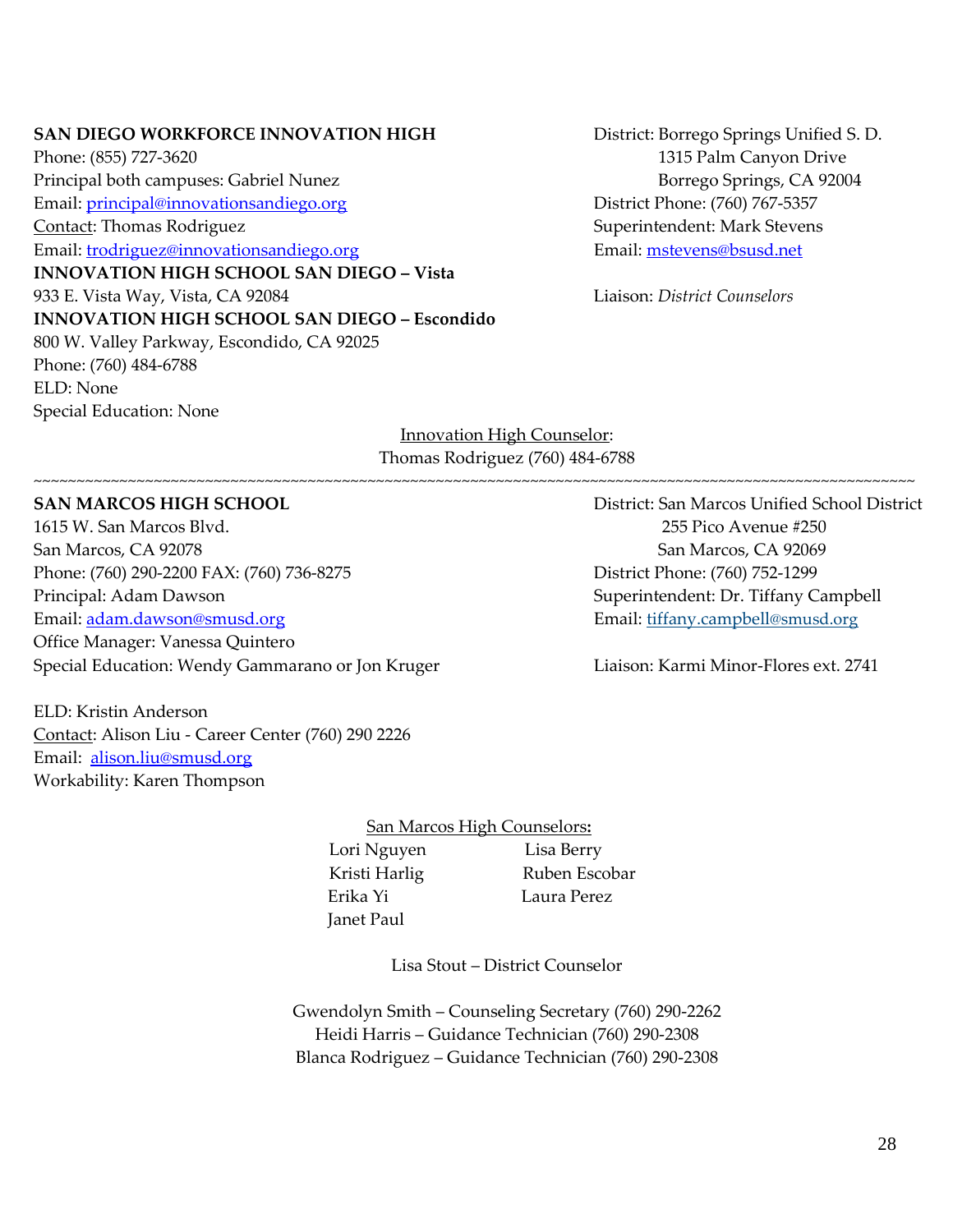17701 San Pasqual Valley Road 6401 Linda Vista Road Escondido, CA 92025 San Diego, CA 92111 Phone: (760) 233-6003 FAX: (760) 233-6018 District Phone: (858) 292-3500 Principal: Suzanne Miyasaki Superintendent of Schools: Dr. Paul Gothold Email: [suzanne.miyasaki@sdcoe.net](mailto:suzanne.miyasaki@sdcoe.net) Email: paul.gothold@sdcoe.net Contact: Christopher Toomey ext. 6075 Email: [ctoomey@sdcoe.net](mailto:ctoomey@sdcoe.net) Liaison: Tom Ventimiglia ext. 2186 College Coordinator: Taffe Newberg Email: [taffe.newberg@spacademy.org](mailto:taffe.newberg@spacademy.org) ELD: No program Special Education: Elmer Vigilia [evigilia@sdcoe.net](mailto:evigilia@sdcoe.net)

**SAN PASQUAL ACADEMY** District: San Diego County Office of Education

San Pasqual Academy Counselor: Christopher Toomey (760) 233-6075

*TBA* – Guidance Technician (760) 233-6025

~~~~~~~~~~~~~~~~~~~~~~~~~~~~~~~~~~~~~~~~~~~~~~~~~~~~~~~~~~~~~~~~~~~~~~~~~~~~~~~~~~~~~~~~~~~~~~~~~~~~~~~

3300 Bear Valley Parkway 302 N. Midway Drive Escondido, CA 92025 Escondido, CA 92027 Phone: (760) 291-6000 FAX: (760) 480-3103 District Phone: (760) 291-3200 Principal: Martin Casas **[mcasas@euhsd.org](mailto:mcasas@euhsd.org)** Superintendent: Dr. Anne Staffieri Principal's Secretary: Guadalupe Perez Email: [astaffieri@euhsd.org](mailto:sboyle@euhsd.org) Special Education: Pamela Bond ELD: Cinthya Martinez (760) 291-6047 Liaison: *District Counselors* Contact: Ms. Kafi Swaniker (760) 291-6045 Email: [kswaniker@euhsd.org](mailto:kswaniker@euhsd.org) Career Center: [Karen Villavicencio](http://www.sphsgoldeneagles.org/apps/pages/index.jsp?uREC_ID=662224&type=u)

**SAN PASQUAL HIGH SCHOOL** District: Escondido Union High School District

San Pasqual High Counselors: Tessa Leon Evelyn Kibbe Blagrave Cinthya Martinez Ms. Kafi Swaniker Vivian Ren John Burson

Angelica Hernandez: Counseling Secretary - *Do not contact for updates – email okay* Andrea Valle - Counseling Clerk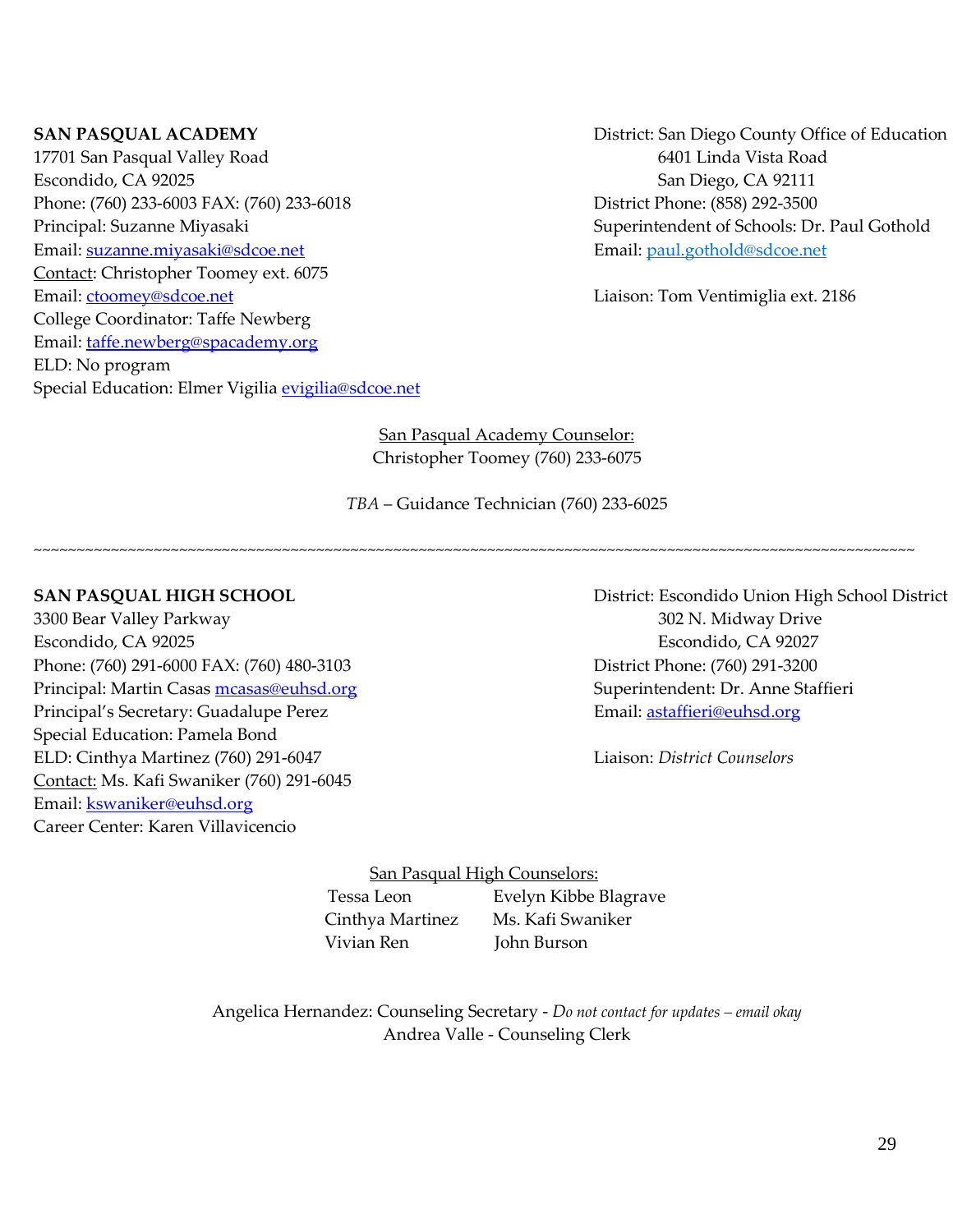# **SIATECH NORTH COUNTY INDEPENDENT HIGH** District: Vista Unified School District

1938 Avenida del Oro 1234 Aracadia Avenue Oceanside, CA 92056 Vista, CA 92084 Phone: (760) 385-6850 District Phone: (760) 726-2170 Prinicpal & Contact: Thomas Healy (619) 208-7338 Superintendent: Dr. Matt Warren Email: None Email: [superintendentsoffice@vistausd.org](mailto:superintendentsoffice@vistausd.org)  School Superintendent: Dr. Terrance Mims Email: None Liaison: *Out of District*

SIATECH North County Counselor:

None

~~~~~~~~~~~~~~~~~~~~~~~~~~~~~~~~~~~~~~~~~~~~~~~~~~~~~~~~~~~~~~~~~~~~~~~~~~~~~~~~~~~~~~~~~~~~~~~~~~~~~~~

# **TEMECULA VALLEY HIGH SCHOOL** District: Temecula Valley Unified S. D.FF

31555 Rancho Vista Road 31350 Rancho Vista Road Temecula, CA 92592 Temecula, CA 92592 Phone: (951) 695-7300 FAX: (951) 695-7311 District Phone: (951) 676-2661 Principal: Allen Williams Superintendent: Jodi McClay Email: <u>awilliams1@tvusd.us</u> et al. and the set of the set of the set of the set of the set of the set of the set of the set of the set of the set of the set of the set of the set of the set of the set of the set of the se Special Education: Gail Molstre ELD: Sophia Hernandez Liaison: *Out of District* Contact: *TBA*

Temecula Valley High Counselors:

Christopher Gadsden Ellen Martinez

Tammy Kinney Dr. Matt Warren, Ph.D. Sandra Garcia **Katherine Lopez Favela** 

*TBA* – Counseling Secretary ext. 2152 Heather Ahlberg – Counseling Clerk ext. 3130 Rosemary Sanchez – College & Career Counseling Tech ext. 2150 rsanchez1 Andrea Pierce – College & Counseling Career Tech [apierce1@tvusd.us](mailto:apierce1@tvusd.us)

~~~~~~~~~~~~~~~~~~~~~~~~~~~~~~~~~~~~~~~~~~~~~~~~~~~~~~~~~~~~~~~~~~~~~~~~~~~~~~~~~~~~~~~~~~~~~~~~~~~~~~~~

# **TRADE TECH HIGH SCHOOL** District: Independent Charter

1136 N. Melrose Dr., Suite 501 Vista, CA 92083 Liaison: *District Counselors* Phone: (760) 598-0782 FAX: (760) 598-0895 Principal: Phil Lutgen Email: [plutgen@tradetechhigh.org](mailto:plutgen@tradetechhigh.org) Chief Executive Officer: Doreen Quin ELD: None Special Education: Paula Vessell Contact: Livi Castillo [lcastillo@tradetechhigh.org](mailto:lcastillo@tradetechhigh.org)

> Tri-Tech High Counselor: Paula Vessel[l pvessell@tradetechhigh.org](mailto:pvessell@tradetechhigh.org)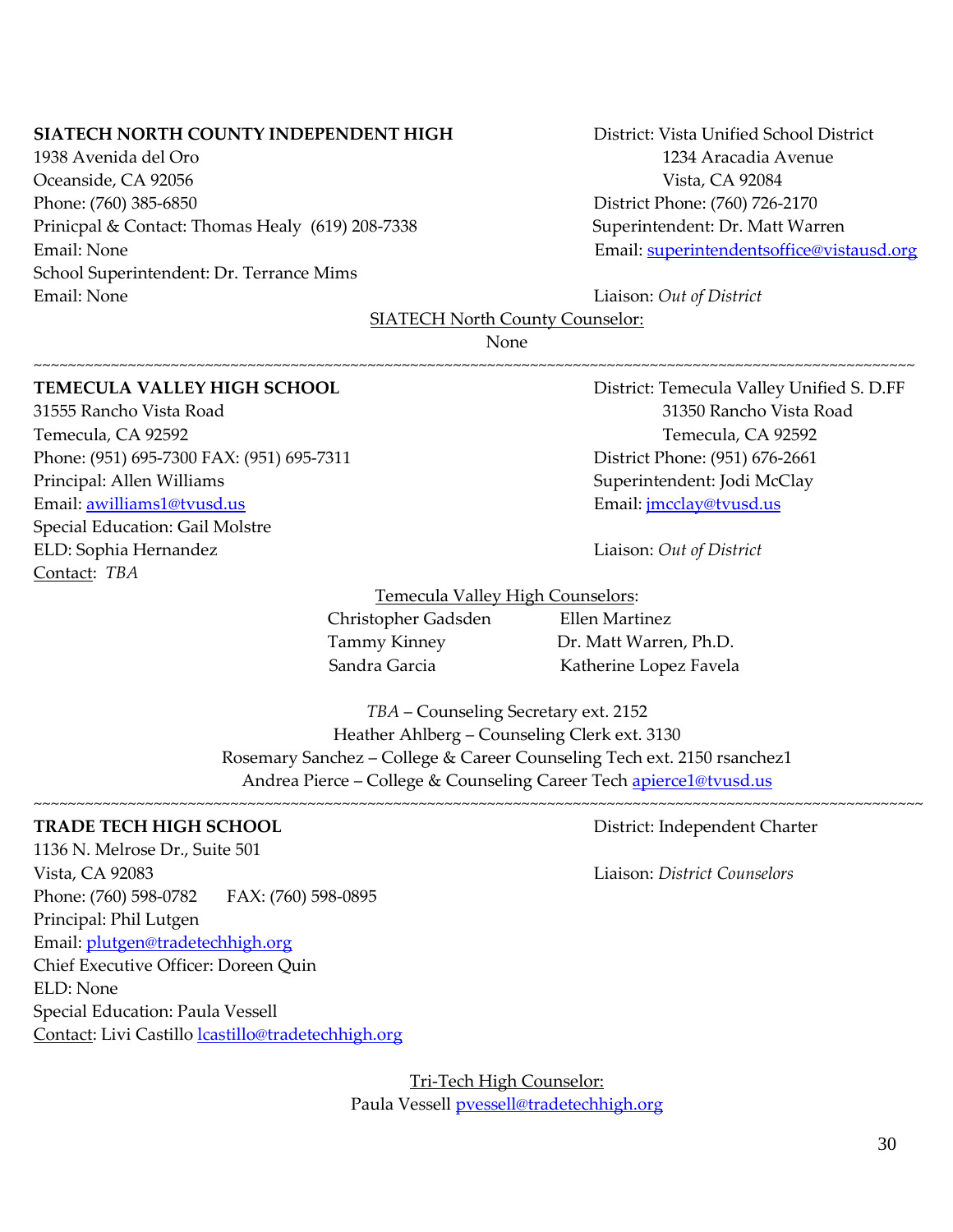# **TRI-CITY CHRISTIAN HIGH SCHOOL** District: Private Christian School:

302 N. Emerald Drive 301 N. Emerald Drive Vista, CA 92083 Vista, CA 92083 Phone: (760) 806-8247 ext. 321 FAX: (760) 806-9002 District Phone: (760) 806-8247 ELD: No Program Superintendent: Kirk Huckabone Special Education: Kim Taylor **Email:** Email: **[kirk.huckabone@tccs.org](mailto:kirk.huckabone@tccs.org)** Email: **kirk.huckabone@tccs.org** Principal: Rod King Contact: Patrick Fanene (760) 603-8227 ext. 322 Liaison: Rosie Antonecchia ext. 2193 Email: [patrick.fanene@tccs.org](mailto:patrick.fanene@tccs.org) High School Extension: 321

# Tri-City Christian High Counselor:

Eric Baldwin

~~~~~~~~~~~~~~~~~~~~~~~~~~~~~~~~~~~~~~~~~~~~~~~~~~~~~~~~~~~~~~~~~~~~~~~~~~~~~~~~~~~~~~~~~~~~~~~~~~~~~~~~~

# **TWIN OAKS HIGH SCHOOL/FOOTHILLS** District: San Marcos Unified School District

158 Cassou Road 255 Pico Avenue #250 San Marcos, CA 92069 San Marcos, CA 92069 Phone: (760) 290-2555 FAX: (760) 736-2221 District Phone: (760) 752-1299 Principal: Garth Phillips [garth.phillips@smusd.org](mailto:garth.phillips@smusd.org) Superintendent: Tiffany Campbell Special Education: Derrick Ford Email: [tiffany.campbell@smusd.org](mailto:tiffany.campbell@smusd.org) ELD: Marina Fonseca-Villa Contact: Veronica De La Torre (760) 290-2541 Liaison: Letty Aguirre ext. 3413 Foothills: Special Education Patricia Collao [dalia.molina@smusd.org](mailto:dalia.molina@smusd.org) Twin Oaks: Christopher Ratican [christopher.ratican@smusd.org](mailto:christopher.ratican@smusd.org)

Twin Oaks High Counselor: Veronica De La Torre [veronica.delatorre@smusd.org](mailto:veronica.delatorre@smusd.org)

~~~~~~~~~~~~~~~~~~~~~~~~~~~~~~~~~~~~~~~~~~~~~~~~~~~~~~~~~~~~~~~~~~~~~~~~~~~~~~~~~~~~~~~~~~~~~~~~~~~~~~~~~

31322 Cole Grade Road 28751 Cole Grade Road Valley Center, CA 92082 Valley Center, CA 92082 Phone: (760) 751- 5500 FAX: (760) 751-5509 District Phone: (760) 749-0464 Principal: Mark Hailwood Superintendent: Mr. Ron McCowan Email: [hailwood.ma@vspusd.org](mailto:hailwood.ma@vspusd.org) Email: [mccowan.ro@vcpusd.org](mailto:gorsuch.ma@vcpusd.org) Email: mccowan.ro@vcpusd.org Special Education: Kathleen Chenery ELD: Katherine Parker Liaison: Tom Ventimiglia ext. 2186 Contact: Ms. Socorro Ruiz [ruiz.so@vcpusd.org](mailto:ruiz.so@vcpusd.org)

**VALLEY CENTER HIGH SCHOOL** District: Valley Center - Pauma Unified S.D.

Valley Center High Counselors: Ms. Leigh Dick Susana Cook

Socorro Ruiz – Guidance Technician (760) 751-5598 Christine Stolec – Guidance Technician (760) 751-2266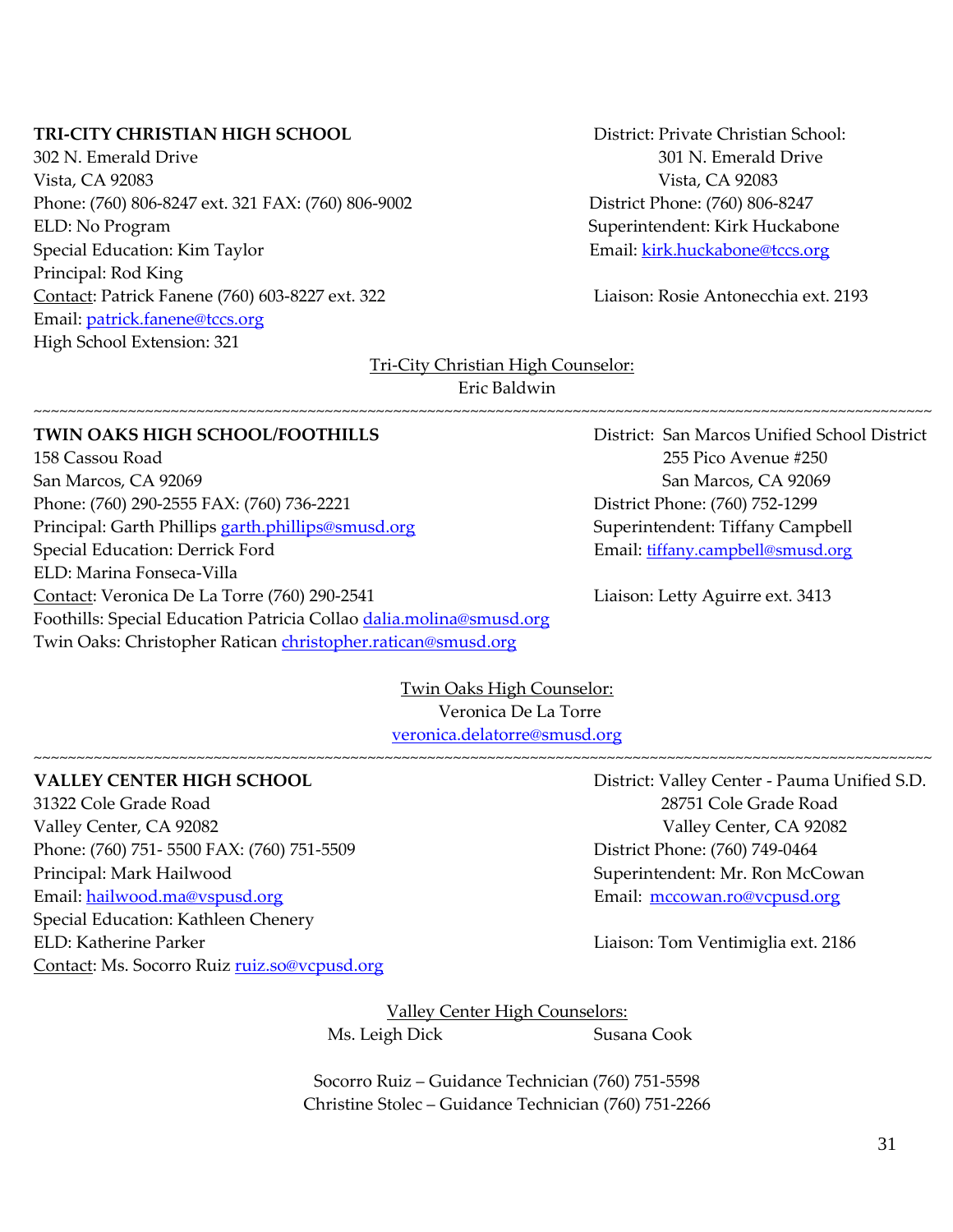14172 W. Oak Glen Road – MAIL goes to District 28751 Cole Grade Road Valley Center, CA 92082 Valley Center, CA 92082 Phone: (760) 751-4286 FAX: (760) 749-0170 District Phone: (760) 749-0464 Principal: John O'Donnell - [odonnell.jo@vcpusd.org](mailto:odonnell.jo@vcpusd.org) Superintendent: Mr. Ron McCowan Contact: John O'Donnell Email: [mccowan.ro@vcpusd.org](mailto:gorsuch.ma@vcpusd.org) ELD: None Special Education: None **Lightnician:** Liaison: *District Counselors* 

# **VALLEY CENTER PREP ACADEMY** District: Valley Center - Pauma Unified S.D.

Valley Center Prep Counselor:

None

~~~~~~~~~~~~~~~~~~~~~~~~~~~~~~~~~~~~~~~~~~~~~~~~~~~~~~~~~~~~~~~~~~~~~~~~~~~~~~~~~~~~~~~~~~~~~~~~~~~~~~~

410 N. Hidden Trails Road 302 N. Midway Drive Escondido, CA 92027 Escondido, CA 92027 Phone: (760) 291-2240 FAX: (760) 741-7605 District Phone: (760) 291-3200 Principal: Gregory Cory **[gcory@euhsd.org](mailto:gcory@euhsd.org)** Superintendent: Dr. Anne Staffieri Principal Secretary: Jessica Escobedo ext. 2441 **Email:** [astaffieri@euhsd.org](mailto:sboyle@euhsd.org) Contact: Noemi Iraci (760) 291-2245 [niraci@euhsd.org](mailto:niraci@euhsd.org) Special Education: Brenda Simmons Liaison: Tim Hernandez ext. 2198 ELD: None Contact: Sharon Clark

**VALLEY HIGH SCHOOL** District: Escondido Union High S. D.

# Valley High Counselor: Noemi Iraci

One Panther Way 1234 Arcadia Avenue Vista, CA 92084 Vista, CA 92084 (760) 726-5611 FAX: (760) 630-9738 District Phone: (760) 726-2170 Principal: David Jaffe Superintendent: Dr. Matt Doyle ELD: Kim Collier Contact: Stephen Soderback ext. 71055 Liaison: P.J. DeMaris ext. 3140 Email: stephensoderbac[k@vistausd.org](mailto:christinehayes@vistausd.org) College & Career Center: Stephen Soderback

**VISTA HIGH SCHOOL** District: Vista Unified School District Special Education: Juan Ayala **Email:** Special Education: Juan Ayala

~~~~~~~~~~~~~~~~~~~~~~~~~~~~~~~~~~~~~~~~~~~~~~~~~~~~~~~~~~~~~~~~~~~~~~~~~~~~~~~~~~~~~~~~~~~~~~~~~~~~~~

Vista High Counselors:

Lydia Contreras Inna Peart

 Areli Simpson Victor Muratalla Felix Santana Gustavo Magana

Nancy Gante-Venancio – Counseling Secretary ext. 71040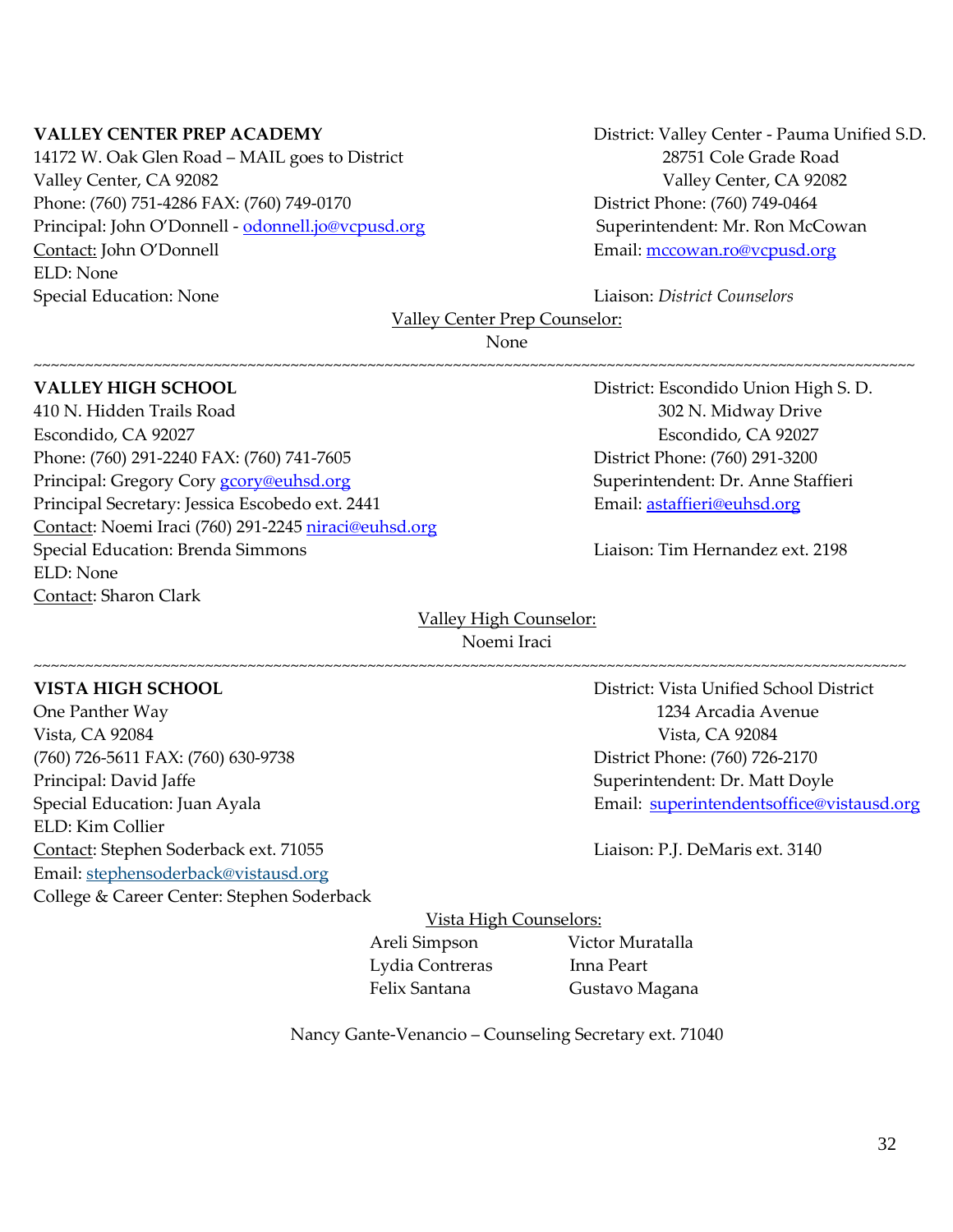28251 Clinton Keith Road 41870 McAlby Court Murrieta, CA 92563 Murrieta, CA 92562 Phone: (951) 894-5750 FAX: (951) 304-1832 District Phone: (951) 696-1600 Principal: Michael Wager Superintendent: Mr. Patrick Kelley Email: [mwager@murrieta.k12.ca.us](mailto:mwager@murrieta.k12.ca.us) Email: [pkelley@murrieta.k12.ca.us](mailto:pkelley@murrieta.k12.ca.us) ELD: Aurora Padilla Special Education: Heather Just Liaison: *Out of District* Career Center: Michelle Morris ext. 6589

**VISTA MURRIETA HIGH SCHOOL** District: Murrieta Valley Unified S. D.

# Vista Murrieta High School Counselors: Karen Candaele Dione Tyler Aurora Padilla Diana Ruiz Eric Peterson Claudia Hill Demetrius Caldwell Gabriela Arizola

Catherine Morse - Counseling Secretary ext. 6676 Debra Rausa - Guidance Tech ext. 6776 Monica Tyler – Guidance Tech ext. 6684

~~~~~~~~~~~~~~~~~~~~~~~~~~~~~~~~~~~~~~~~~~~~~~~~~~~~~~~~~~~~~~~~~~~~~~~~~~~~~~~~~~~~~~~~~~~~~~~~~~~~~~~~~

# **VISTA VISIONS ACADEMY** District: Vista Unified School District

1575 Bonair Road 1234 Arcadia Avenue Vista, CA 92084 Vista, CA 92084 Phone: (760) 724-4785 ext. 9000 District Phone: (760) 726-2170 Principal: David Rios Superintendent: Dr. Matt Doyle Special Education: *TBA* Email: **superintendentsoffice@vistausd.org** Email: **superintendentsoffice@vistausd.org** ELD: None Contact: Juliet Royer Ross-Ma'u [julietross-mau@vistausd.org](mailto:julietross-mau@vistausd.org) Liaison: *District Counselors*

Vista Visions Academy Counselor: Juliet Royer Ross-Ma'u

~~~~~~~~~~~~~~~~~~~~~~~~~~~~~~~~~~~~~~~~~~~~~~~~~~~~~~~~~~~~~~~~~~~~~~~~~~~~~~~~~~~~~~~~~~~~~~~~~~~~~~~

30951 Highway 79 30951 Highway 79 Warner Springs, CA 92086 Warner Springs, CA 92086 Phone: (760) 782-3517 FAX: (760) 782-0605 District Phone: (760) 782-3517 Principal: David MacLeod [david.macleod@warnerusd.net](mailto:david.macleod@warnerusd.net) Superintendent: David MacLeod Special Education: James Proby **Email:** [david.macleod@warnerusd.net](mailto:david.macleod@warnerusd.net) ELD: None Contact: Scott Loefke (760) 782-3517 ext. 38 Liaison: *District Counselors* Email: [scott.loefke@warnerusd.net](mailto:scott.loefke@warnerusd.net)

**WARNER SPRINGS HIGH SCHOOL** District: Warner Unified School District

Warner Springs High Counselor: Kelcy Sutton [kelcy.sutton@warnerusd.net](mailto:kelcy.sutton@warnerusd.net)